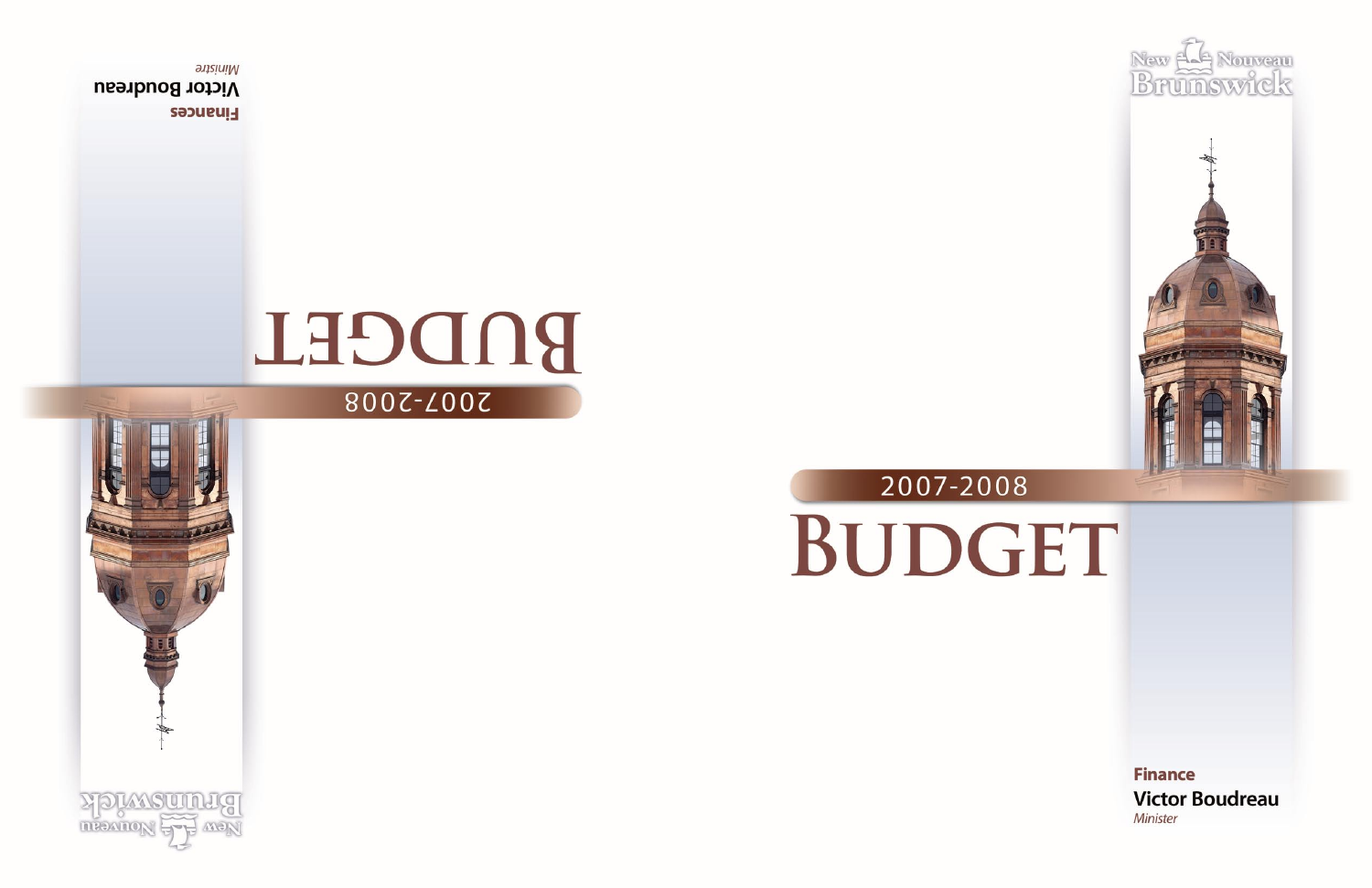**Budget 2007-2008** 

**Published by:**  Department of Finance Province of New Brunswick P.O. Box 6000 Fredericton, New Brunswick E3B 5H1 Canada

Internet: [www.gnb.ca/0024/index-e.asp](http://www.gnb.ca/0024/index-e.asp)

Tuesday, March 13, 2007

**Cover:**  Communications New Brunswick (CNB 4308)

**Translation:**  Debates Translation, Legislative Assembly

**Printing and Binding:**  Printing Services, Supply and Services

ISBN 978-1-55396-282-3

ISSN 0833-5680

Printed in New Brunswick



Think Recycling!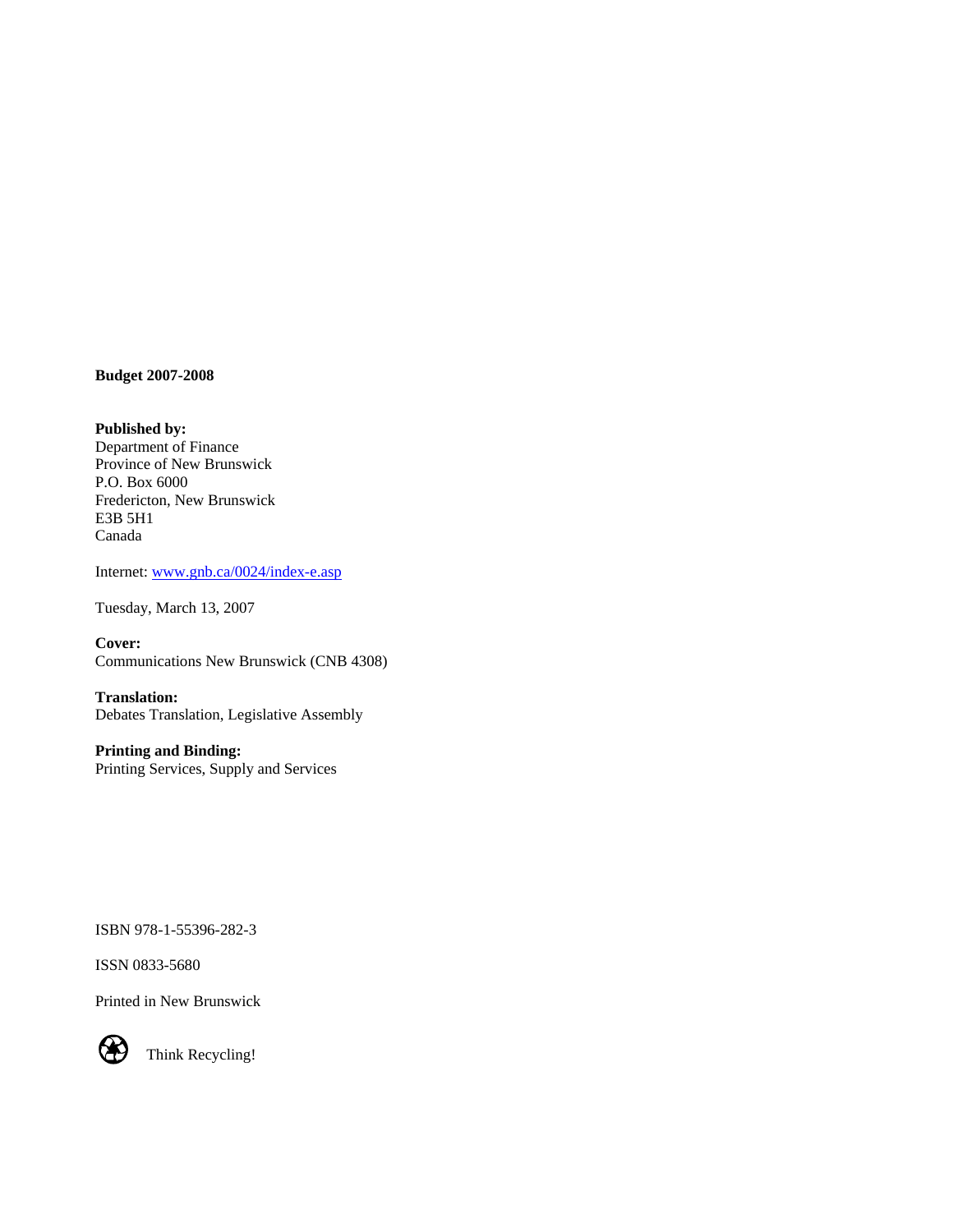## **Table of Contents**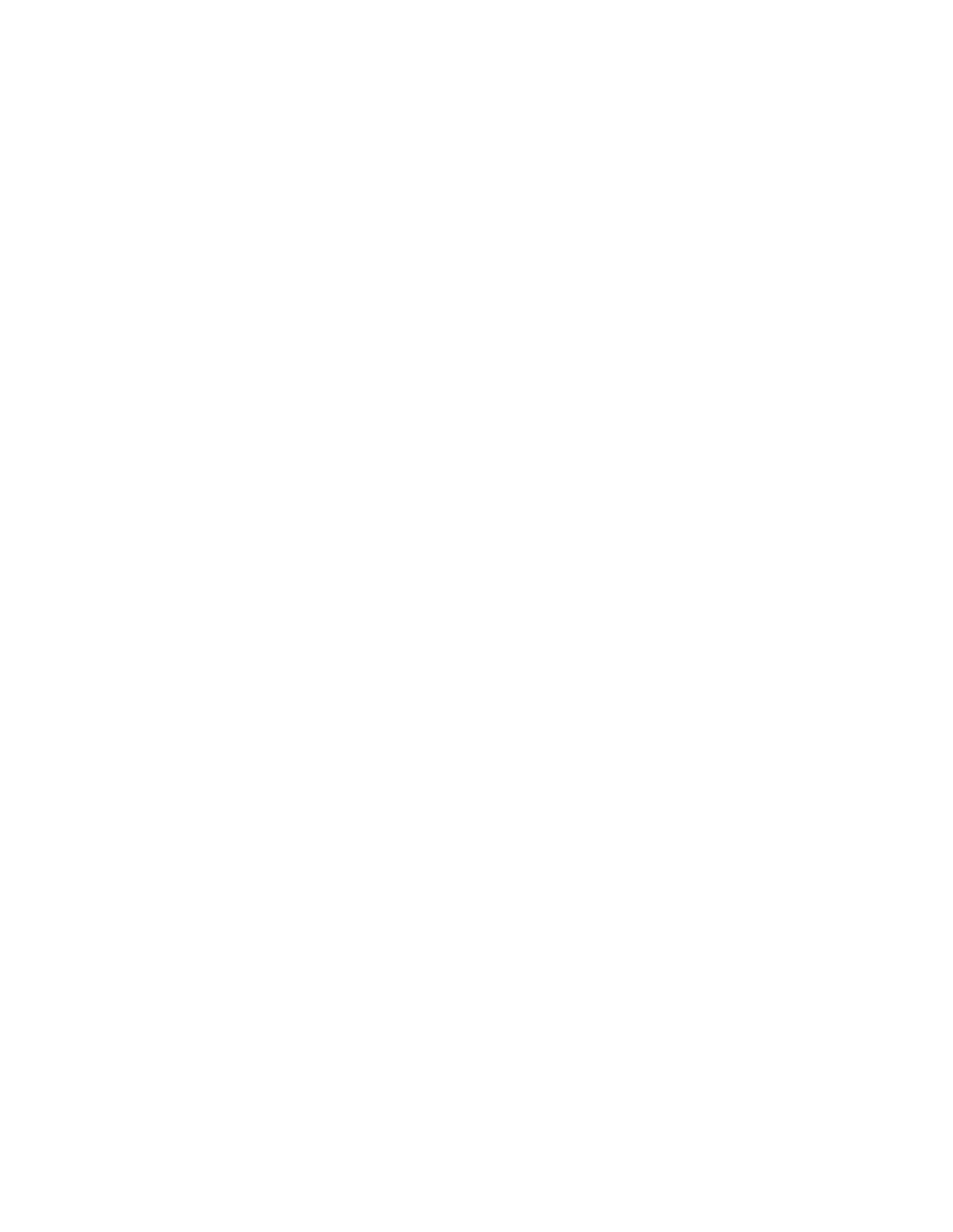## <span id="page-4-0"></span>**Introduction**

Mr. Speaker, I am pleased to rise in the House today to present the first budget of our new mandate. We are proud to have been chosen by the people of New Brunswick on September 18 to be their government, and we will be a government of action.

We are a government that will establish pride in being a New Brunswicker and pride in becoming a more self-sufficient province. We will provide the people of New Brunswick, including our children, with economic opportunities so that they can continue to live and work in our province, rather than having to look elsewhere. We will not be a government that looks back and says that we could have changed the lives and fortunes of New Brunswickers, if only we had the courage to lead. In the six months since being sworn in, we have taken the initial steps to implement our vision for the future self-sufficiency of our province, our *Charter for Change*.

On our first day in office, we delivered on our election commitments by:

- Removing the provincial gasoline tax increase of 3.8 cents per litre imposed by the previous government;
- Announcing \$2,000 grants for first-year university students;
- Eliminating parental and spousal contribution requirements for student loans;
- Removing assets and life savings from the calculation that determines a senior's ability to pay for nursing home and long-term care services;
- And delivering a commitment to fund the provincial share of the costs for the Saint John Harbour clean-up.

And we have not stopped there, Mr. Speaker. Other initiatives we have taken include:

- Launching the Self-Sufficiency Task Force;
- Forming the Population Growth Secretariat to help reverse population decline and increase the number of people living and working in New Brunswick;
- Increasing the provincial minimum wage rate to \$7.00 per hour on January 1, 2007, with another increase to \$7.25 per hour on July 1, 2007;
- Launching the Commission on Post-Secondary Education in New Brunswick;
- Keeping our commitments on gasoline price regulation;
- Announcing wind-power generation projects to increase renewable energy generation in the province;
- Unveiling comprehensive programs that make New Brunswick the leader among the provinces in residential energy efficiency programs;
- Securing significant reductions in automobile insurance premiums for consumers;
- Launching reforms in the delivery of comprehensive child protection services in order to protect children, provide more assistance to families, and strengthen the role of social workers;
- And launching the Community Non-Profit Task Force.

This, Mr. Speaker, is how a Liberal government takes action to meet its commitments. We will be a government that looks to the future and does what is right, not one that lives in the past.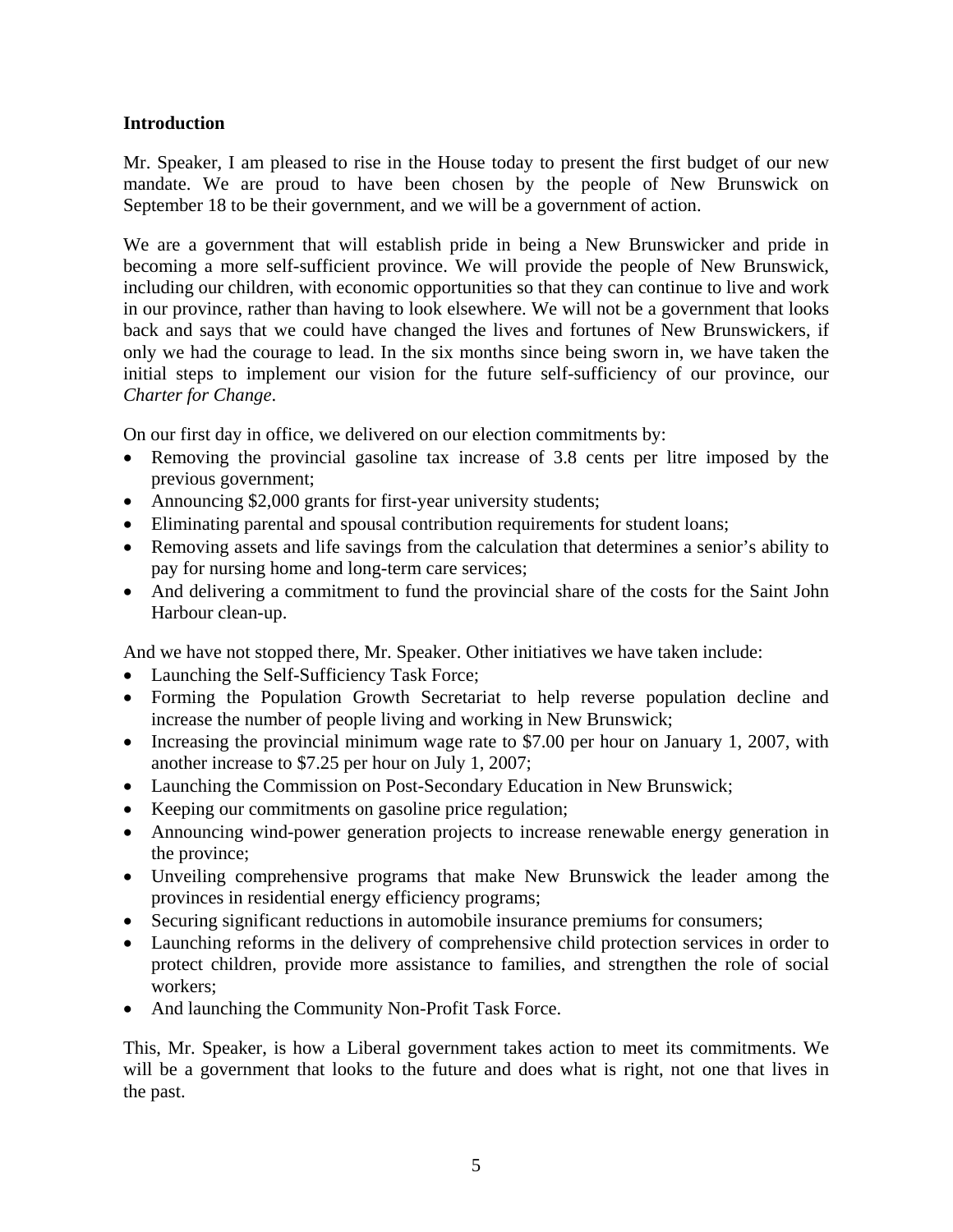<span id="page-5-0"></span>Mr. Speaker, I am proud to say that the 2007-2008 Budget is prudent, transparent and balanced. This is a transactional budget that brings revenues and spending into balance.

Moving forward over our mandate, we will be looking at transformational changes to government and our economy to position ourselves to achieve greater self-sufficiency.

## *Charter for Change*

With today's budget, the government will take the next steps to implement its *Charter for Change*. Over the course of our mandate, we will set the framework for:

- Creating the environment for growing the economy and creating better-paying and lasting jobs in both urban and rural areas of the province;
- Providing opportunities for our young and skilled people to live and work in New Brunswick and raise their families here;
- Growing the population through immigration and the repatriation of New Brunswickers across Canada and around the world;
- Helping to sustain the environment and conserve energy;
- Helping our children get a quality education and become more physically fit;
- Providing a quality, accessible and affordable health and senior care system;
- And for a self-sufficient New Brunswick by 2026.

These are ambitious goals, but we will make the necessary decisions to support them. Achieving self-sufficiency will require not only making strategic investments and providing the environment for economic growth, but also maintaining fiscal responsibility and accountability.

Mr. Speaker, this government is planning ahead. We are a government moving forward, not looking back. This is what today's budget is all about.

#### **New Brunswick's Financial Challenge**

Mr. Speaker, upon taking office, this government followed standard practice and commissioned Grant Thornton to complete an independent review of the province's finances.

The Grant Thornton report confirmed advice that we received from the Department of Finance upon taking office – that without corrective action, spending will outpace revenue considerably, leading to large, growing deficits and debt. Rising costs of health and senior care, wages and other programs will contribute to significant growth in government spending, while, at the same time, revenues are being constrained by the lack of population growth and previously announced tax initiatives.

Grant Thornton concluded that given historical trends, when combined with previous program decisions, the financial challenge over the next three years was as follows:

- 2007-2008: net expenditure pressures in the range of \$300 \$416 million.
- 2008-2009: net expenditure pressures in the range of \$548 \$719 million.
- 2009-2010: net expenditure pressures in the range of \$573 \$773 million.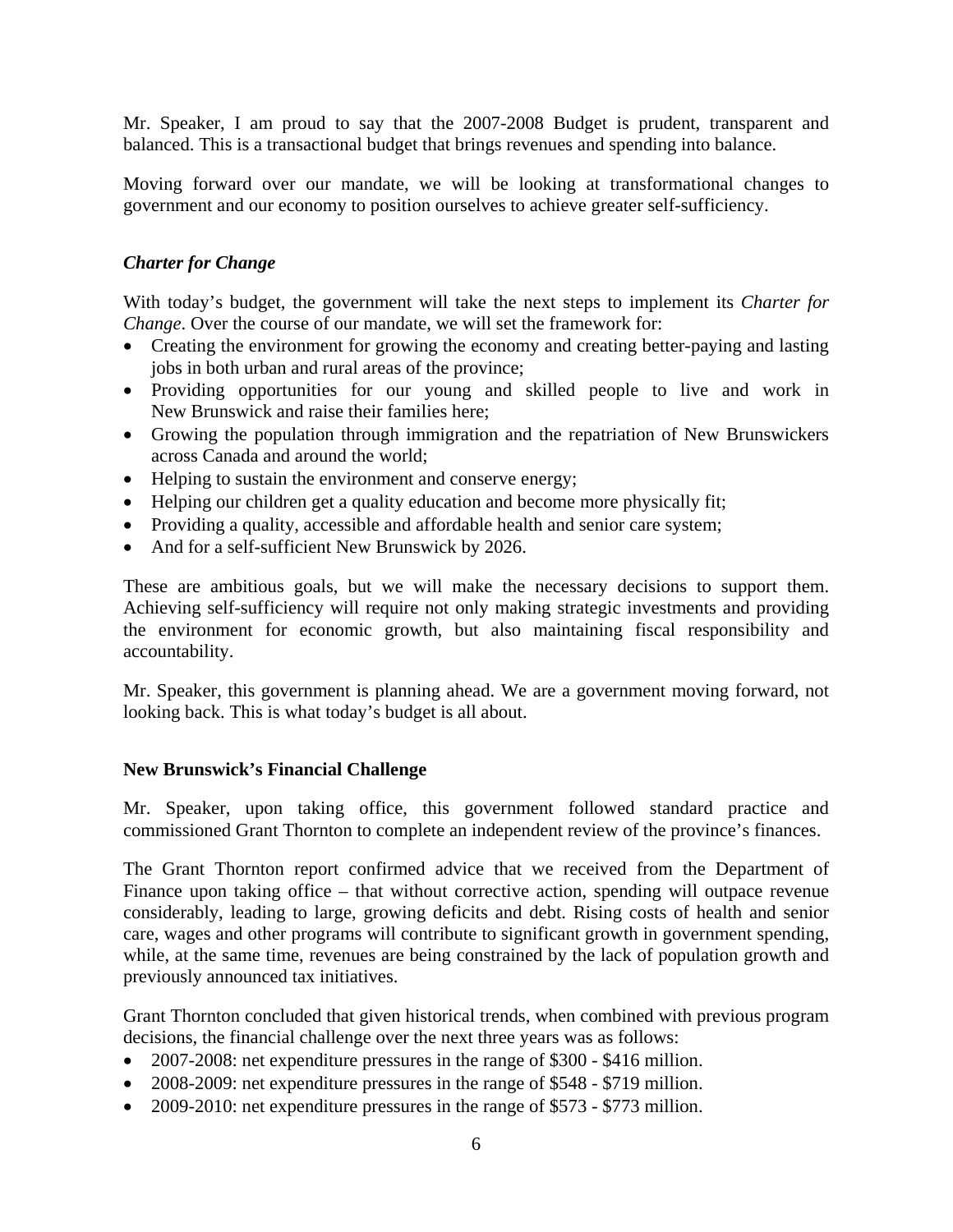<span id="page-6-0"></span>The previous government was well aware of the looming financial challenge but chose not to present this information to New Brunswickers prior to the election. Rather than hiding the facts, our government is being open and transparent with New Brunswick residents.

This is the financial challenge we inherited. And it is one that we have addressed with today's budget. We must be fiscally responsible. We must take the necessary steps to ensure that revenues and spending are in balance. We are not prepared to burden New Brunswickers with large, growing deficits and debt.

The bottom line is that we must raise sufficient revenues to help provide the services that New Brunswickers deserve and expect. We need to ensure that our tax system generates sufficient revenues on its own to help meet our spending obligations.

Mr. Speaker, this is the situation we faced leading to today's budget. We have made some difficult, but necessary decisions; decisions that will bring revenues and spending into balance. We have also made decisions that will further implement our *Charter for Change*, as we strive for a self-sufficient New Brunswick by 2026.

#### **Listening to New Brunswickers' Priorities**

Mr. Speaker, the people of New Brunswick are our greatest resources and their priorities and concerns matter.

We provided the people of New Brunswick the opportunity to offer their input into the budget process through an Internet questionnaire and written comments. We have also engaged stakeholders throughout the province. Today, we extend our thanks to all those who participated in the process, we welcomed their contributions and took them into account as the 2007-2008 Budget was formed.

New Brunswickers have confirmed to us that their priorities are quality and affordable health and senior care, sustainable economic development and job creation, better education for our children and strong fiscal management. They want a clean, sustainable environment. They want investment in public infrastructure. They would like young New Brunswickers to have the opportunity to stay and work in the province. These are our priorities as well.

#### **Economic Review and Outlook**

Mr. Speaker, I would now like to review New Brunswick's economic performance in 2006, and provide an outlook for 2007.

For New Brunswick, 2006 was a year of recovery from a weak performance the previous year. The Department of Finance now estimates real Gross Domestic Product (GDP) growth at 2.3 per cent in 2006, compared to the 0.3 per cent increase in 2005. Most key economic indicators posted solid performances in 2006.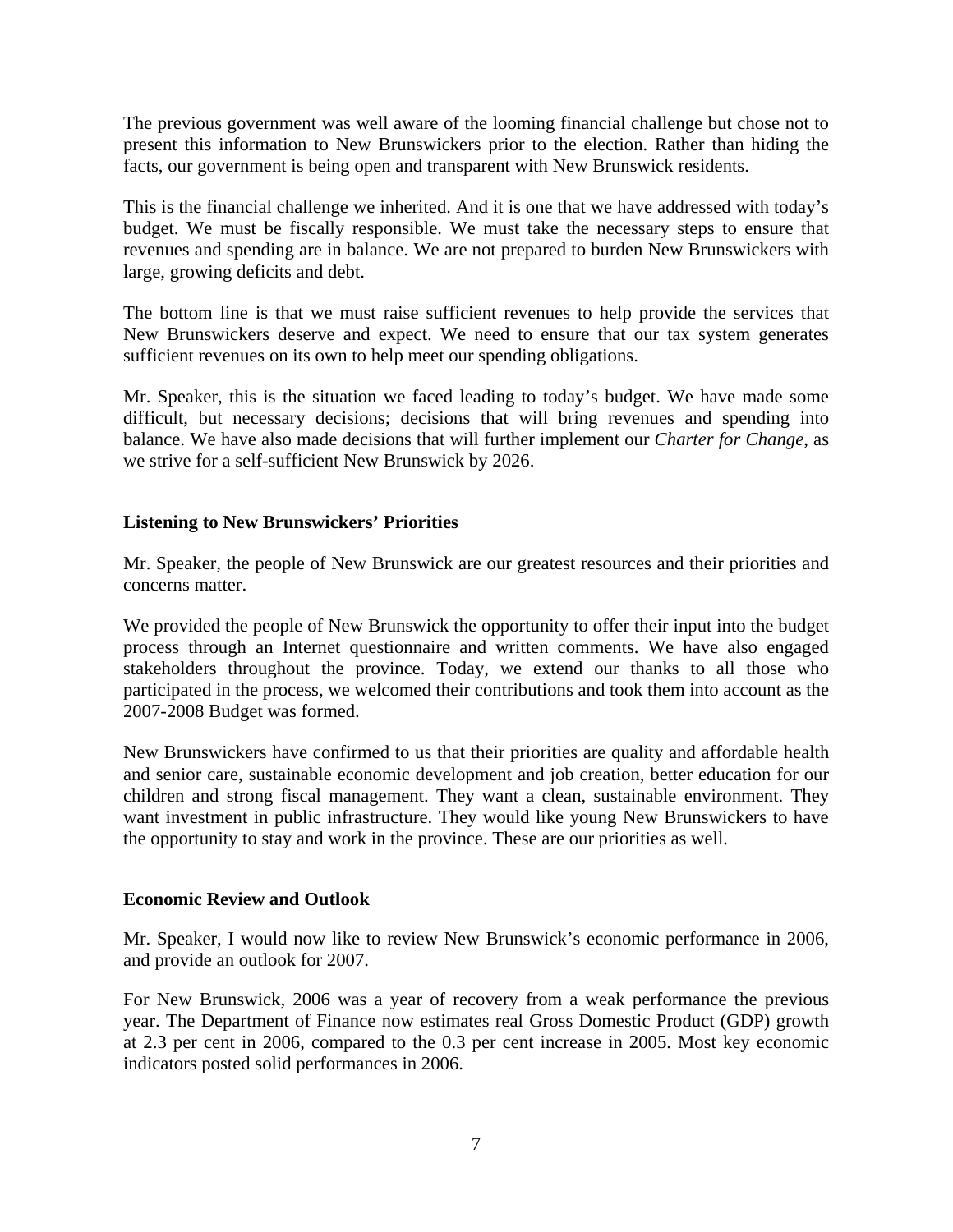For example:

- Capital investment was the major engine of growth, increasing 4.5 per cent and reaching a record \$5.0 billion;
- Employment increased 1.4 per cent, or 4,900 net new jobs, posting the strongest growth rate east of Ontario;
- The provincial unemployment rate fell to 8.8 per cent, its lowest level in three decades;
- Average weekly earnings increased 3.3 per cent in 2006, compared to the 3.0 per cent Canadian increase;
- Retail sales recorded their strongest growth since 1999, up 5.9 per cent;
- Strong world prices for zinc pushed the value of mineral production up 63.8 per cent to a record \$1.5 billion;
- And consumer inflation rose 1.6 per cent, the lowest increase among the provinces.

These positive developments more than offset weakened foreign exports and manufacturing shipments during the year.

Mr. Speaker, New Brunswick's economic growth in 2007 will be led by increased capital investment, which will offset slowing United States demand for some manufactured commodities, especially wood and other residential building products. Private sector forecasters are expecting the New Brunswick economy to expand between 1.9 and 2.7 per cent. The Department of Finance is forecasting real GDP growth to be within this range, at 2.3 per cent for 2007.



Strong growth in business investment is expected from the construction of the LNG terminal in Saint John and the refurbishment of the Point Lepreau nuclear power plant. Statistics Canada estimates capital investment in New Brunswick will report the strongest performance among the provinces in 2007, with a 12.7 per cent increase to a record level of nearly \$5.6 billion. Employment opportunities should continue to increase, with the provincial unemployment rate expected to trend downward during the year.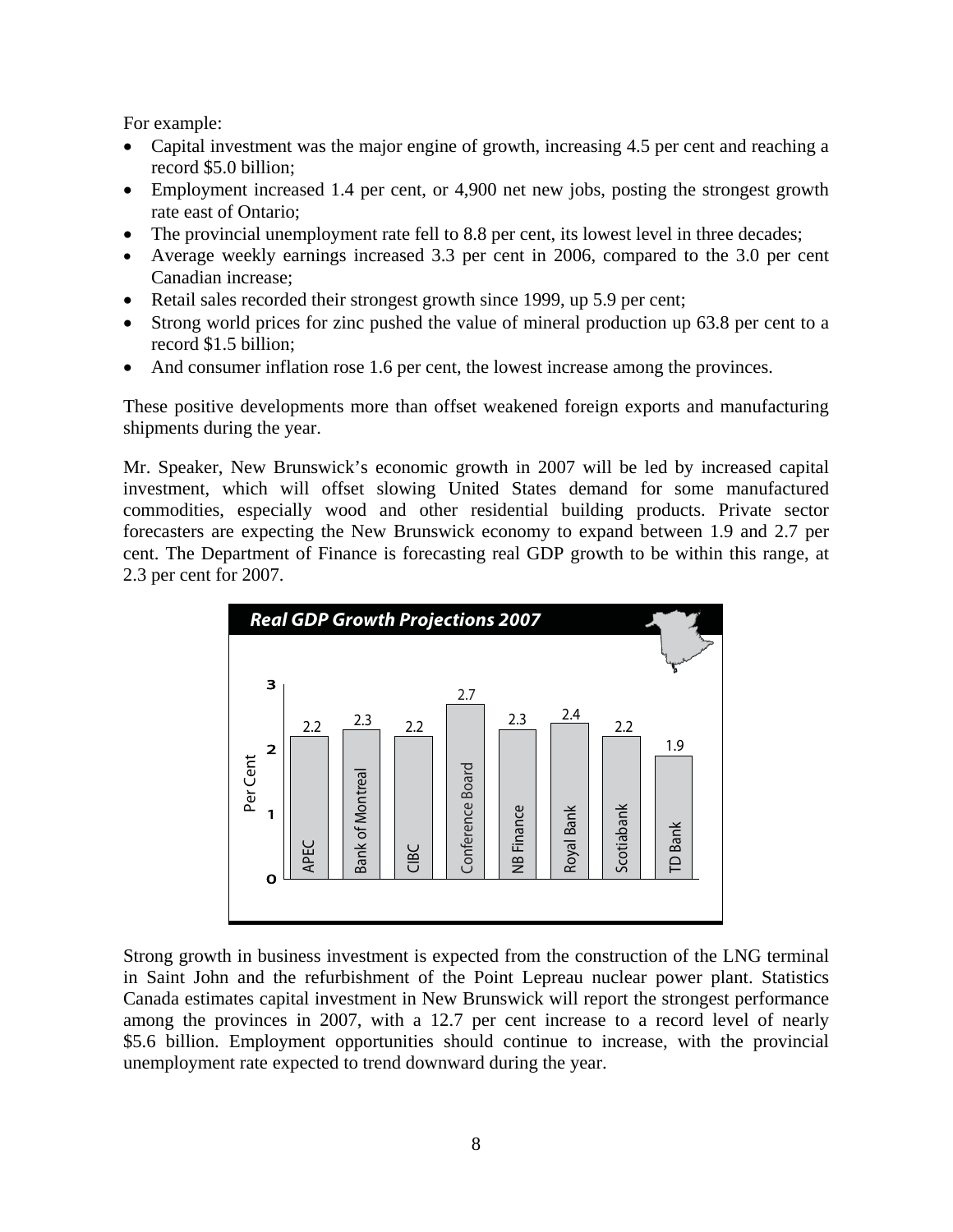#### <span id="page-8-0"></span>**A Self-Sufficient New Brunswick**

Mr. Speaker, if New Brunswick is to achieve self-sufficiency by 2026, modest economic growth rates are not sufficient to translate into a significant expansion of the provincial tax base. Stronger, more sustainable rates of economic growth are necessary to generate a higher level of provincial revenues that will provide the government with greater ability to fund essential public services, and invest in the people of New Brunswick.

Growth in population, economic output, productivity and income levels must increase more rapidly, and make substantial progress relative to national levels. In 2005, nominal GDP per capita for New Brunswick averaged 75.8 per cent of the national average, while personal income per capita for New Brunswick was only 85.4 per cent of the average for Canada. To accomplish our goals, transformational change in our economy is required. That will be our focus moving forward.

This is not strictly a rural or urban issue, or a new economy versus traditional economy issue. All regions and all industries in the province must be growing and diversifying to provide the opportunity to transform the province.

To this end, the government looks forward to the recommendations in the report of the Self-Sufficiency Task Force to be presented in April following public consultations.

#### **2006-2007 Fiscal Update**

Mr. Speaker, I would now like to provide an update on the fiscal situation in the current year. I am pleased to report that for 2006-2007, we are now projecting a surplus of \$34.6 million. This compares to the modest surplus of \$22.2 million projected at budget, and the projected deficit of \$17.6 million in the Grant Thornton report that was released in late-December.

Since that time, the province has received significant, new information confirming improvements to the province's revenue position. In February, the province received confirmation of significant prior-year adjustments – reflecting underpayments in 2005 – that will contribute to higher revenues from both personal and corporate income taxes. A stronger financial performance by NB Power – led by higher water levels, lower fuel costs and warm weather in the early winter – has contributed to a \$57 million improvement in New Brunswick Electric Finance Corporation net income relative to budget. And, Harmonized Sales Tax (HST) revenues will be positively impacted by the elimination of the home energy HST rebate and increased federal payments.

Spending has increased from budget in part due to projected deficits in the Regional Health Authorities. New government initiatives related to senior care have also resulted in additional spending.

The government will provide its remaining \$26.6 million share of one-third of the clean-up costs for the Saint John Harbour prior to year-end. The province will be providing additional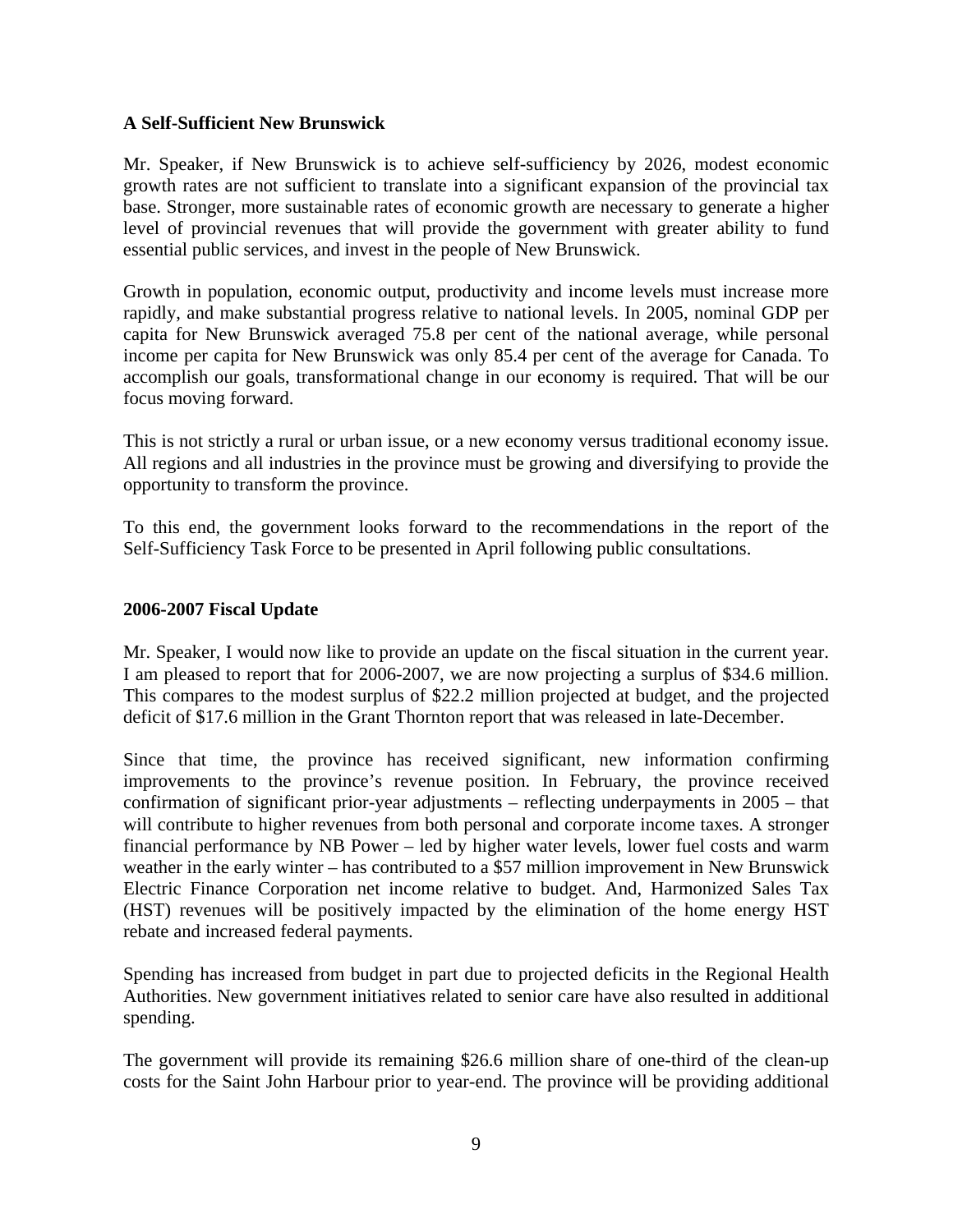<span id="page-9-0"></span>funding to universities of \$68 million in 2006-2007. And, funding will be provided for the stabilization and support for credit unions and caisses populaires in New Brunswick.

The *Fiscal Responsibility and Balanced Budget Act* calls for a balanced budget over the 2004-2005 to 2006-2007 fiscal period, and a reduction in the net debt-to-GDP ratio from the previous fiscal period. I am pleased to report that these requirements will be met. We are anticipating a cumulative surplus for balanced budget purposes of \$395.5 million for the three-year period, with the net debt-to-GDP ratio projected to fall from 31.0 per cent in 2003-2004 to 26.9 per cent in 2006-2007.

Mr. Speaker, supplementary estimates for 2006-2007 spending will be tabled today in addition to the 2007-2008 spending estimates.

## **2007-2008 Fiscal Outlook**

Mr. Speaker, I would now like to provide an outlook for the 2007-2008 fiscal year.

As mentioned earlier, the government was confronted with a significant financial challenge upon taking office. For 2007-2008, Grant Thornton estimated net expenditure pressures in the range of \$300 - \$416 million based on historical trends and existing policies, and growing larger in the future.

We were not prepared to let this happen, Mr. Speaker. And we did not.

Today I am pleased to announce a projected surplus of \$37.1 million for 2007-2008.

This has been accomplished through a combination of revenue measures and expenditure restraint, in addition to revenue improvements over the last number of months.

Revenues are projected at \$6.677 billion for 2007-2008, representing 2.8 per cent growth over the revised 2006-2007 level.

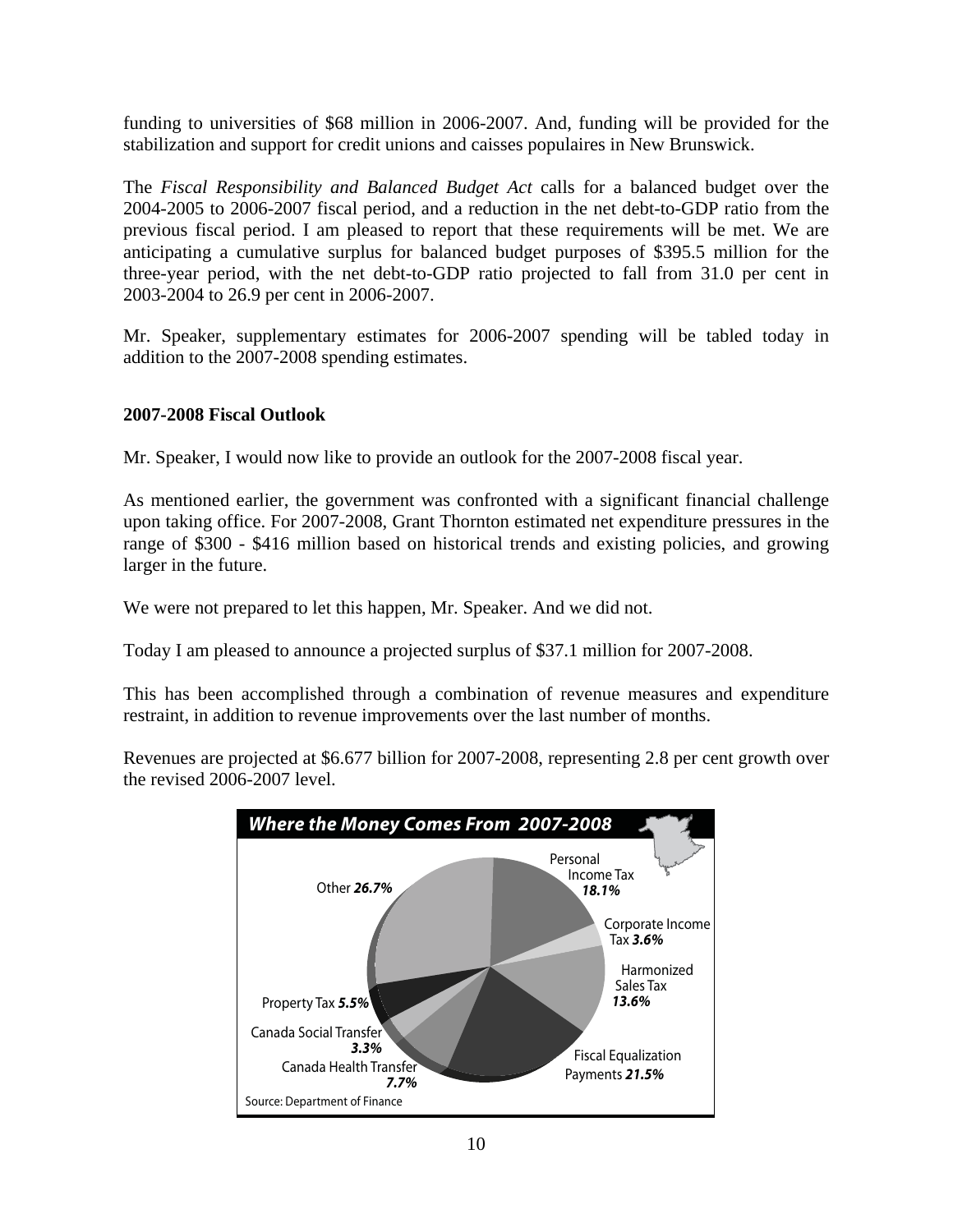<span id="page-10-0"></span>Expenses are projected at \$6.640 billion, or 2.8 per cent growth over the 2006-2007 revised spending level.



Mr. Speaker, it should be noted that the province's net debt is anticipated to increase by an estimated \$356 million in 2007-2008, attributable mainly to the completion of the twinning of designated sections of the Trans-Canada Highway between Woodstock and Grand Falls. The full cost of this project is coming on the province's books this year as per an agreement made by the previous government.

## **Addressing the Financial Challenge**

Mr. Speaker, New Brunswickers deserve to know how the financial challenge was addressed. This has been achieved through a combination of factors.

First, in December, upon release of the Grant Thornton report, we began to address the province's financial challenge by eliminating the home energy HST rebate. This was a difficult decision, but it was the most appropriate among hard choices, given that the rebate was inconsistent with the government's overall objective of energy conservation and efficiency. This served to reduce the financial challenge by \$61 million.

Second, today's budget includes a number of measures that will help bring revenues in line with spending. We must ensure that our tax system helps pay for the services we deliver. New revenue measures will result in additional revenues to the province of an estimated \$115 million annually.

Third, departments have been directed to realize a total of \$25 million in program administration reductions in 2007-2008. Their budgets have been adjusted accordingly. The departments will be accountable to the government for ensuring that the reductions do not negatively impact core programs, grants and services.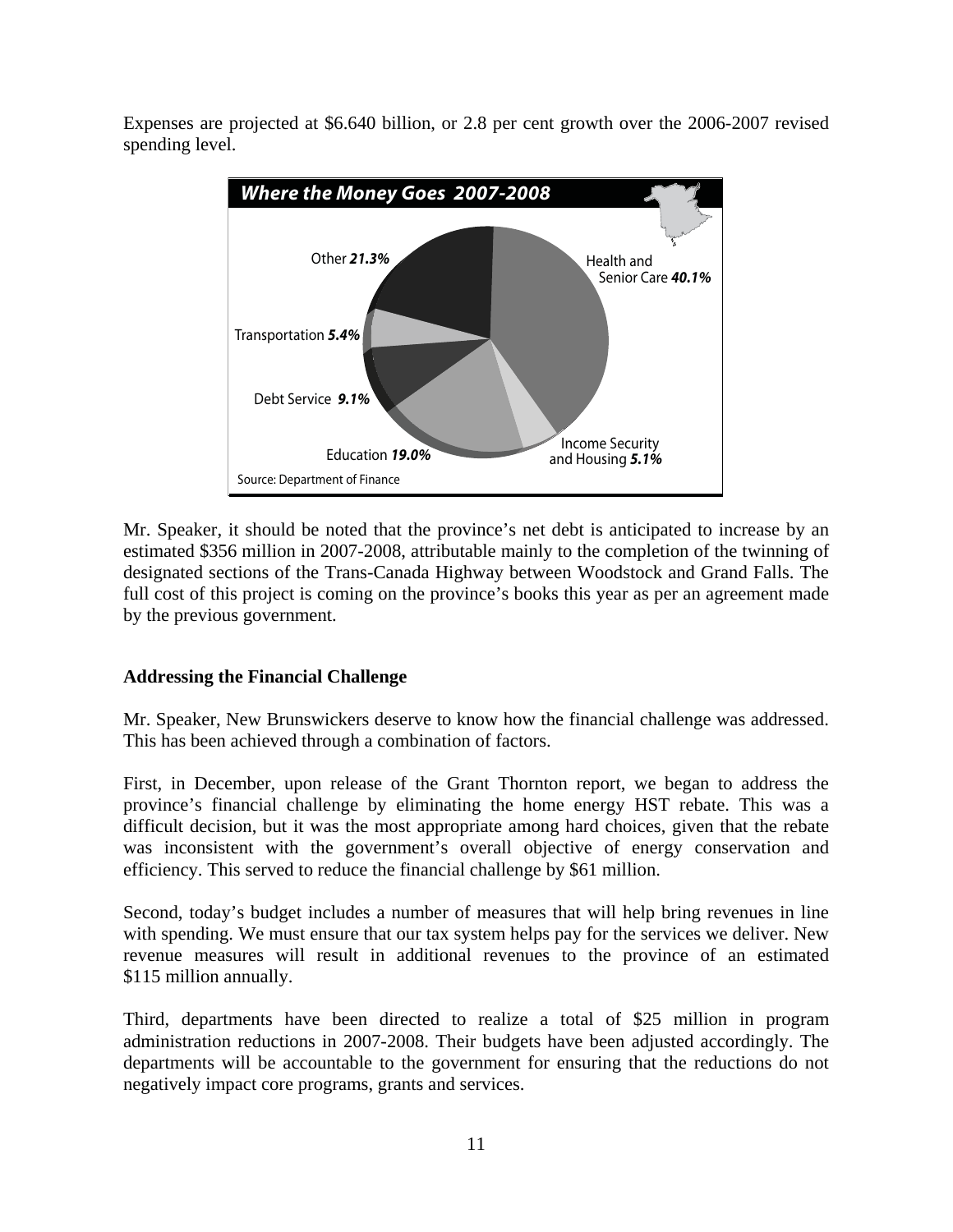Fourth, overall spending growth has been constrained for 2007-2008. Budget decisions have been prioritized. Certain initiatives will not be funded in the coming year. The additional \$68 million grant to universities in 2006-2007, combined with expenditure restraint, has served to reduce 2007-2008 spending pressures by an estimated \$100 million.

Finally, provincial revenues are now projected to be higher than at the time that Grant Thornton released its report on the province's finances. This accounts for the remaining improvement to the province's financial position. I would now like to elaborate on this further.

In late-February, the province received confirmation that because of significantly higher world zinc prices resulting from strong demand, which are expected to remain high, metallic minerals tax revenue will reach an unprecedented level. The value of zinc produced in New Brunswick increased from \$408 million in 2005 to over \$902 million in 2006. For 2007-2008, revenue from the metallic minerals tax of approximately \$70 million is anticipated. In comparison, this revenue source has averaged \$4 million annually over the past two decades. This is a significant, extraordinary development.

If current volume levels and prices are sustained, this could potentially translate into revenue windfalls over the next several years. This will not be long-lived, however, as the operating life of Brunswick Mines is expected to run its course by 2010.

The province also received revised income tax estimates in February 2007 that confirmed that the province was significantly underpaid for prior years. This has increased our forecast base, and translated into higher projections of income tax revenues for 2007-2008.

It is not uncommon to have changes in revenues during the year, Mr. Speaker, particularly for a province like New Brunswick where much of our revenue is based on federal estimates and payments. That being said, New Brunswick was recently recognized in a C.D. Howe Institute report for having one of the best track records in the country in terms of forecast accuracy for revenues and spending.

Mr. Speaker, this summarizes how we addressed the financial challenge. This is a transactional budget that brings revenues and spending back into balance. Difficult, but necessary, decisions were required. We are committed to sound financial management and will take the necessary action to ensure that revenues and spending remain balanced in the future.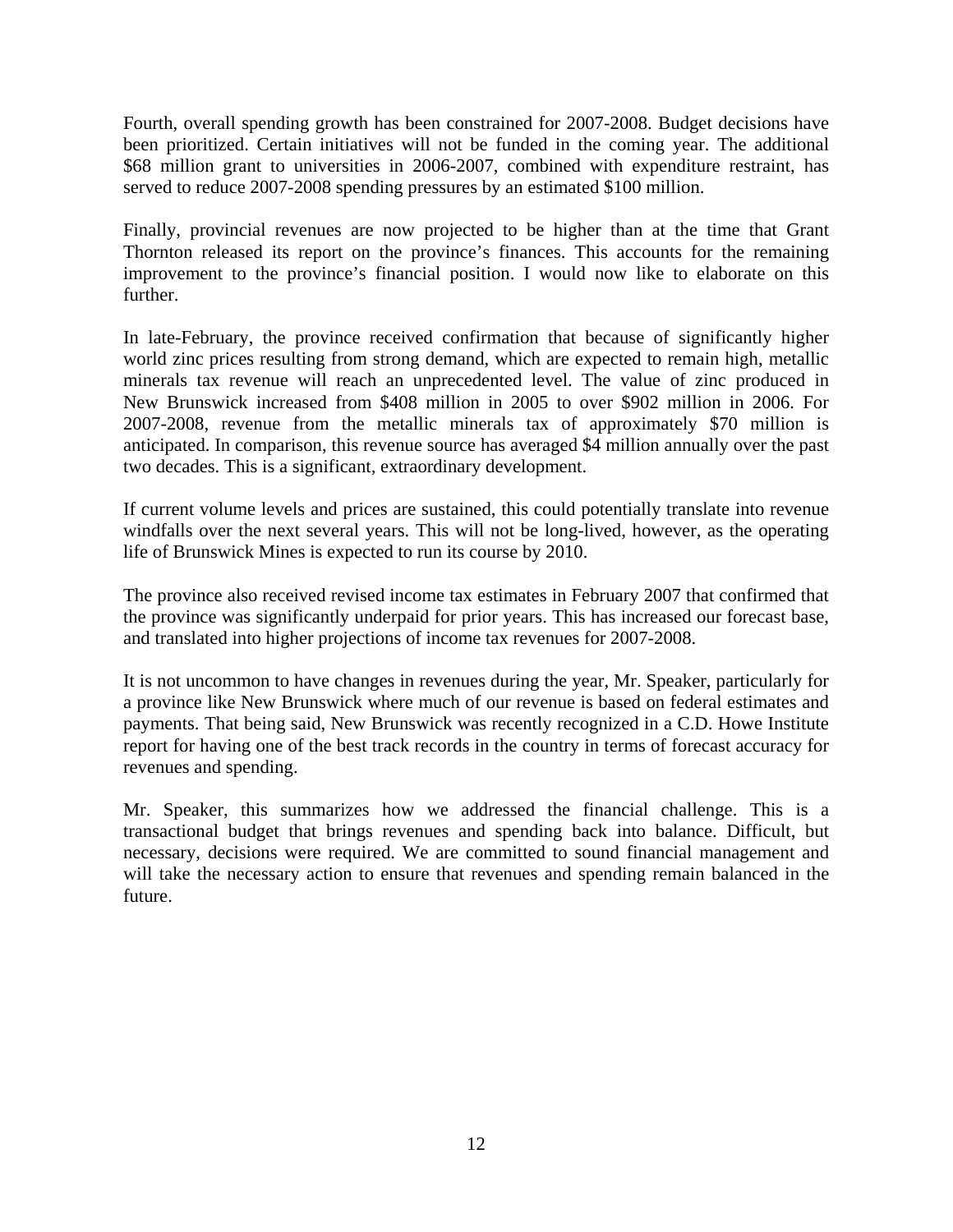#### <span id="page-12-0"></span>**Investing in the** *Charter for Change*

Mr. Speaker, today's budget reflects significant investments in health care, education, senior care and energy conservation, amongst other program areas. These investments are consistent with priorities identified by New Brunswickers and within our *Charter for Change*.

The ordinary account budget for the Department of Health will increase by \$127 million, or 6.6 per cent, over revised 2006-2007 estimates to a level of \$2.1 billion. This includes additional funding of \$58.8 million for Hospital Services, \$14.8 million for the Prescription Drug Program, and \$31.4 million for Medicare.

This budget includes funding for a number of our *Charter for Change* commitments. An additional \$13.7 million is provided for the Ambulance Enhancement Strategy. Under this strategy, the province will develop a single provincial ambulance system to meet international accreditation standards, and expand the use of communication technologies between ground and air ambulances and emergency departments or trauma centres.

Funding has been committed towards the development of a Chronic Disease Management Strategy for diabetes to improve access to necessary medication, supplies and devices. Funding will also be provided to support new palliative care beds for Dalhousie and Caraquet.

Today's budget also includes \$3 million for new oncology clinics in Campbellton, Bathurst and Caraquet, \$1.7 million to enhance extra-mural programs, and \$1.2 million to expand satellite dialysis access in Miramichi.

In addition, this budget includes funding for the development of an electronic health record. Work will continue on the planning and design of various components of an electronic health record, as well as commencing the implementation of several foundational pieces, such as a provincial Diagnostic Imaging Archive and a Prescription Drug Monitoring Program.

Mr. Speaker, the Department of Education operating budget will increase by 5.7 per cent to \$875.6 million. This government will honour the commitment of the previous government to continue the class-size reduction program by reducing the maximum class size by one student in all grades. We will also address classroom composition issues by adding more teaching positions. In total, this budget provides funding for an additional 283 teaching positions in 2007-2008.

As we stated in our *Charter for Change*, we endorse the recommendations of the MacKay Report on inclusive education in New Brunswick. This budget includes \$10 million in funding towards the MacKay initiatives, a \$5 million increase over 2006-2007 spending. In addition, a total of \$1.2 million will also be available to provide training to teaching assistants and methods and resource teachers in applied behavioral analysis in support of students with autism.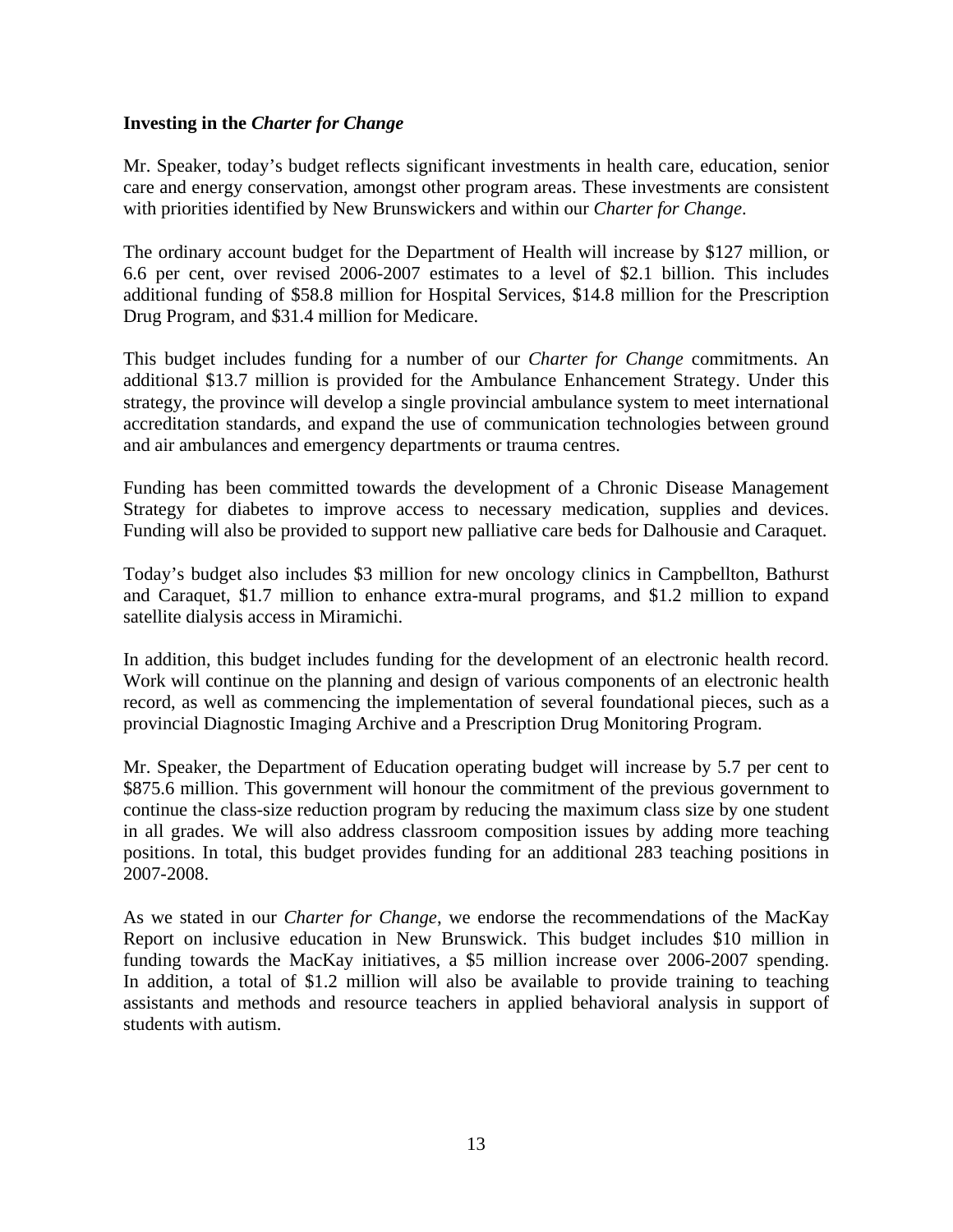This budget also provides for Community Schools Pilot Projects in the school districts. As well, it provides for funding towards literacy improvements for school-age children in partnership with the private and not-for-profit sectors.

Enhancing post-secondary education and skills training is vital to our future economic health and prosperity. We will be honouring the commitment of the previous government of a 3.4 per cent increase in funding for universities. We will also follow through on a Day-One commitment by removing parental and spousal income from the assessment of New Brunswick student loans effective August 1, 2007. This initiative will cost the government an estimated \$7 million to implement in 2007-2008 and will help improve affordability and access to higher educational institutions for all New Brunswickers. We encourage the federal government to also review their programming to help make postsecondary education more accessible and affordable for students.

Challenges that New Brunswick must confront in achieving self-sufficiency include a looming skills shortage and low literacy rates in our adult population. We must meet these challenges head on. Some adult New Brunswickers have a strong work ethic, as well as a variety of unrecognized skills, but may have difficulty contributing to and benefiting from our transition to a knowledge economy without improving their literacy, numeracy and basic computer skills.

To address this challenge, we are providing \$500,000 to support community-based adult learning in 2007-2008. These additional funds will allow us to work with our community partners to both improve and expand direct service delivery. They will support the integration of our Community Adult Learning Program (CALP) with our Community Access Centre Program to increase accessibility to a wider variety of learning options, including the incorporation of the increased use of technology and a new workplace essential skills curriculum.

Ordinary account spending by the Department of Family and Community Services will increase 8.4 per cent to \$868.1 million. To honour the commitment in our *Charter for Change*, and show our respect for seniors, a Minister of State responsible for seniors has been established. Since one in seven New Brunswickers are seniors aged 65 and over, it is important that New Brunswick's society supports the independence, dignity, and well being of seniors and listens to their concerns.

Today's budget reflects our commitment to improving access, quality of care and affordability for seniors requiring nursing home or home care services. A total of \$38.7 million will be invested in following through on our commitments to exempt senior's assets from the calculation of nursing home fees, increase nursing home care to three hours per day, restore in-home support to a maximum of 215 hours per month, reduce the nursing home rate to \$70 per day to reflect room and board costs, and increase the Special Care Homes rates for Level I and Level II residents to a standard subsidy rate of \$74 per day on April 1, 2007.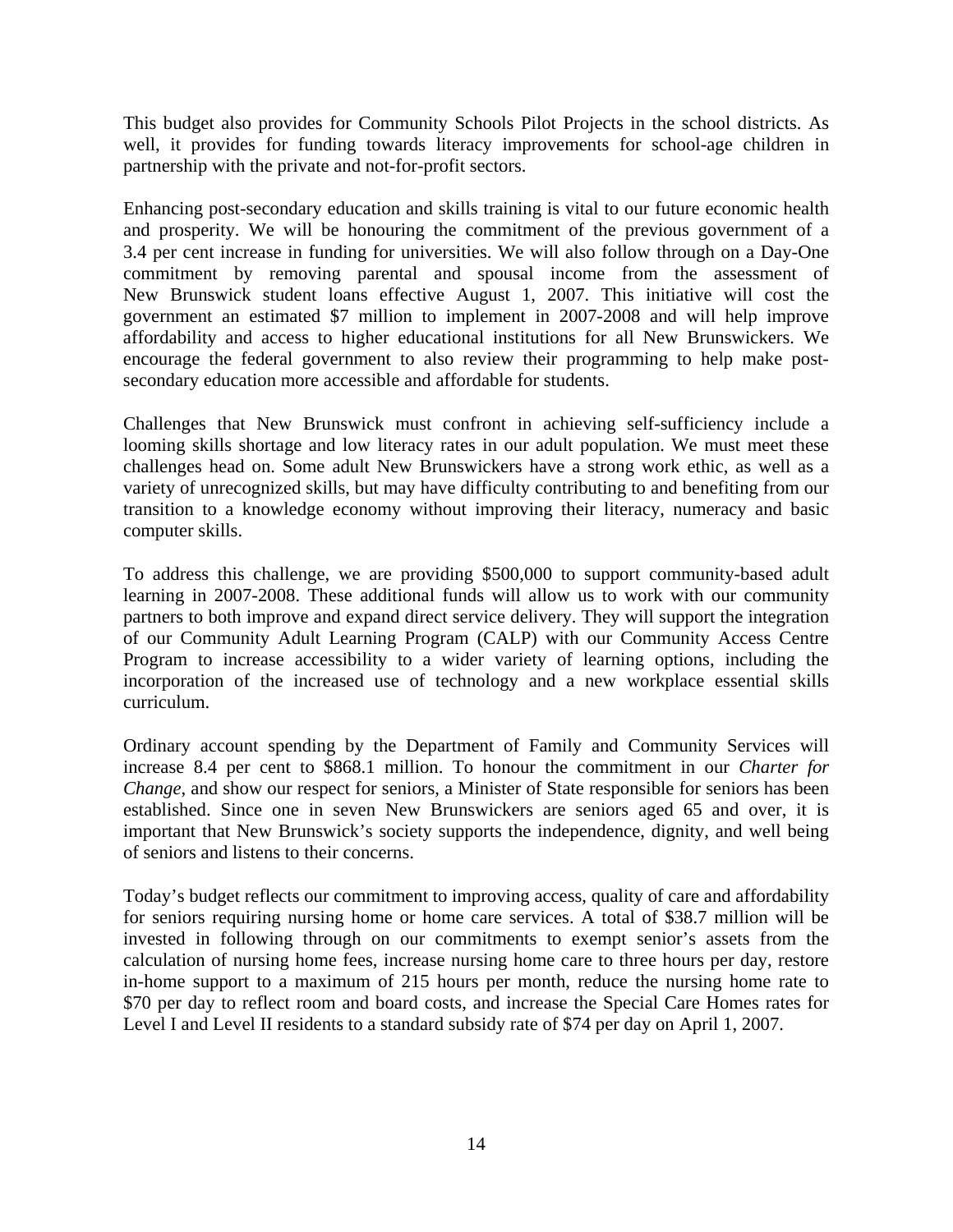In October 2006, social assistance rates were increased by 2.0 per cent. With today's budget, we will be increasing social assistance rates by a further 3.0 per cent effective October 2007, to help those most in need. This is the first step in our *Charter for Change* goal to raise social assistance rates to the average for Atlantic Canada.

In order to meet the needs of a vibrant energy sector, the Department of Energy will grow to ensure that all opportunities are realized both domestically and internationally. Particular attention will be placed on balancing the growing needs of consumers, industry, and the environment. This will include a feasibility study of a second nuclear reactor at Point Lepreau.

Today's budget also provides an additional \$15.3 million to the New Brunswick Energy Efficiency and Conservation Agency for comprehensive home energy conservation initiatives, along with new programs for commercial and industrial sectors. Making New Brunswick a leader in energy conservation is a priority of this government. Residential energy efficiency programs announced in January 2007 represent a commitment of more than \$26 million in 2007-2008 by the provincial government for residential energy efficiency improvements. These programs include grants and loans for energy conservation projects by existing homeowners, small apartment owners, low-income housing or apartment units, and for new home construction. Green House Gas (GHG) emission reductions resulting from these programs are significant. For example, the existing homes program will reduce GHG emissions by, on average, seven tonnes per house per year.

Mr. Speaker, an important element of our *Charter for Change,* and the road to selfsufficiency, is providing the environment to grow our population and economy. Additional funding of \$1.8 million over 2006-2007 revised spending is provided today for the newly created Population Growth Secretariat, for a total budget of \$3 million in 2007-2008. The Secretariat will have a mandate to help reverse the province's population decline and increase the number of people living and working in New Brunswick.

A number of other funding enhancements and initiatives in today's budget are worth noting.

A total of \$400,000 is being provided to the Department of Fisheries to enhance product and market development activities, with an emphasis on international marketing of seafood. The Department of Agriculture and Aquaculture will invest \$400,000 in domestic marketing initiatives and will be provided with additional funding for a number of capital investments that I will address later.

To assist the forest industry in its long-term growth and development, we will maintain our current funding levels for private and Crown land silviculture.

Mr. Speaker, the proposed Irving Oil refinery project would be the largest industrial project in New Brunswick's history, and the government is committed to ensuring that the appropriate environmental assessment is carried out. Consequently, a team of project specialists will be established within the Department of the Environment to ensure a full and thorough review and evaluation of the potential environmental impacts associated with this project.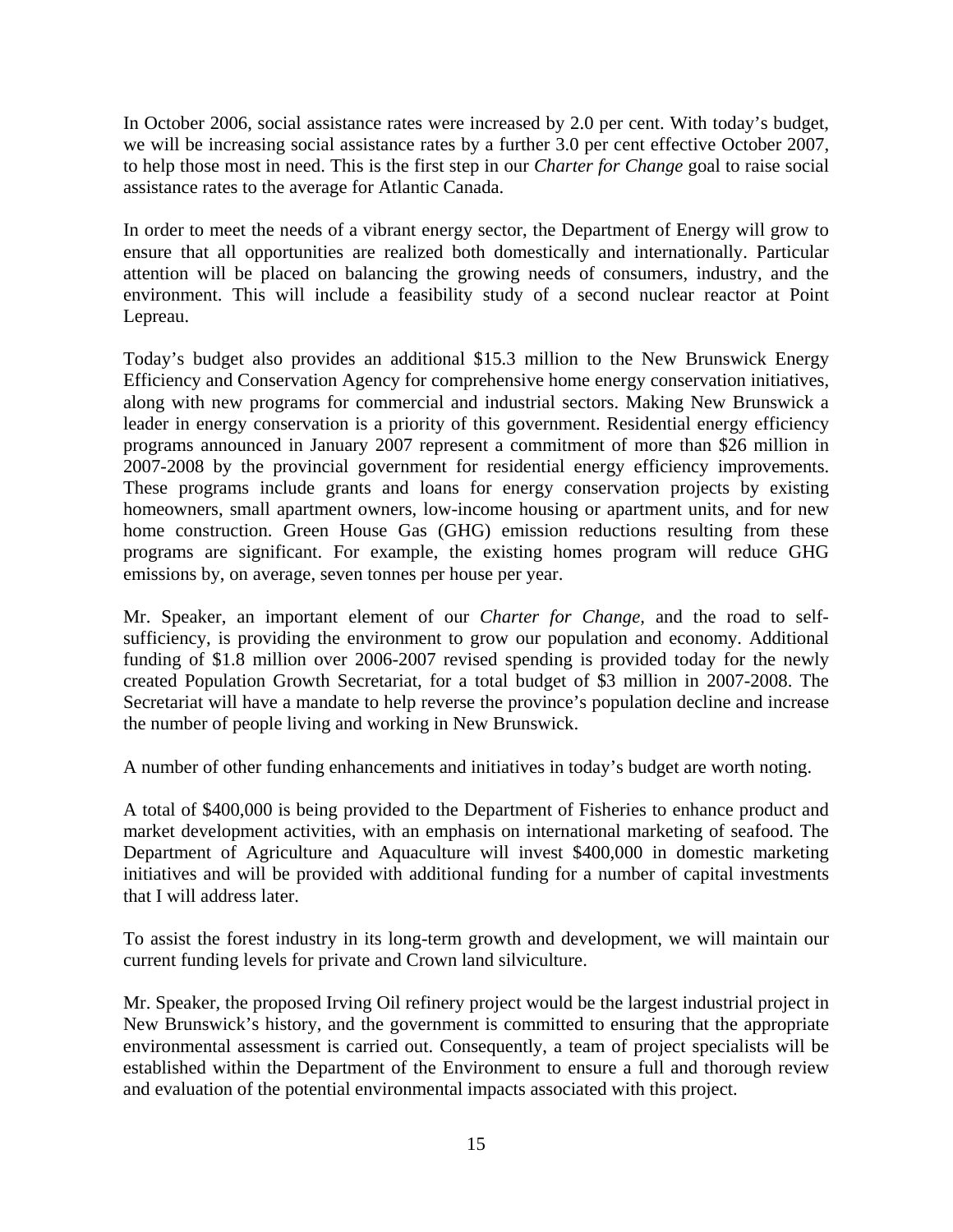<span id="page-15-0"></span>Municipalities will see a \$1.3 million increase in unconditional grant funding for 2007 that will benefit all 102 municipalities in the province.

We are committed to establishing a bilateral and tripartite forum with First Nations and the federal government. Discussions must also take place to establish and undertake the joint planning necessary to make Treaty Day a reality. This budget invests \$200,000 in these meaningful events.

Tourism will see increased funding of \$1.2 million to enhance tourism marketing campaigns and improve highway signage.

The Department of Public Safety will see an additional \$1 million in this budget to establish an *Off-Road Vehicle Act* enforcement team in light of new legislation.

An additional \$1.4 million will be provided towards the provision of RCMP services that include introducing Community Program Officers to focus on community-based programs with a particular emphasis on youth.

This government will continue to work toward ensuring that pay equity extends to all parts of the public service, as well as to those workers who provide essential services purchased by the provincial government in sectors such as child care, home support for seniors and transition houses.

Planning and program design for the Northern New Brunswick Initiative will be completed, recognizing that significant infrastructure investments are needed to maximize the impact on northern New Brunswick in regards to self-sufficiency.

Today's budget also includes \$41.7 million in new spending related to federal trust funds announced in September 2006. This includes funding in support of affordable housing, Aboriginal off-reserve housing, post-secondary infrastructure, and public transit. The remainder of this funding will be invested in 2008-2009.

These funding enhancements and initiatives reaffirm our commitment to the priorities of New Brunswickers, and our commitments to implementing our *Charter for Change*. Ministers will have additional details at Main Estimates.

#### **2007-2008 Capital Budget**

Mr. Speaker, capital investment in New Brunswick by business and government is traditionally a strong indicator of economic growth and business and consumer confidence. With growth in capital spending in New Brunswick expected to lead the country in 2007, the province will do its part by investing strategically in the public infrastructure that is vital to our goal of becoming self-sufficient by 2026. We must improve our transportation and green infrastructure, schools, and health facilities if we are to compete for resources and business in an increasingly global marketplace. But we must invest responsibly.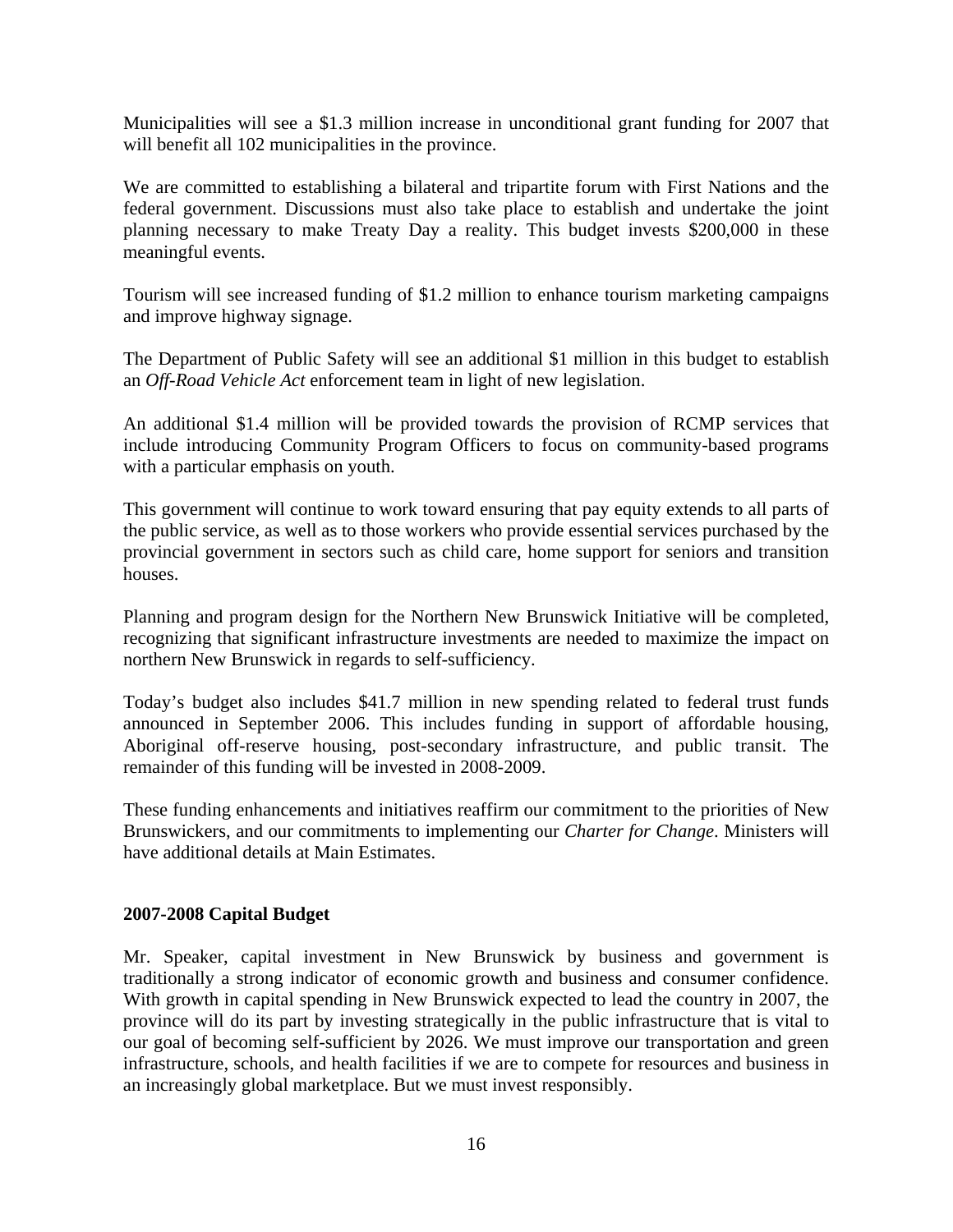I would now like to outline the spending initiatives in our capital budget.

For 2007-2008, the capital budget contains spending of \$311.9 million, excluding the onetime Trans-Canada Highway payment of \$543.8 million. This capital budget will focus spending on projects that are currently under construction, and will provide funding to maintain our existing infrastructure.

Capital spending by the Department of Transportation, excluding the one-time Trans-Canada Highway payment, will be \$180.6 million in 2007-2008, with highway infrastructure investments of \$173.6 million. Investments will be made in Routes 11 and 17, and bypass roadways in Moncton, Riverview, Dieppe, and the Route 8 Nashwaak Bypass. Road infrastructure needs of rural New Brunswick will continue to be addressed. Funding is also available for work on Route 1 between Waweig and the Canada-United States border at St. Stephen, including the new international bridge, and to complete Route 95 between Woodstock and the United States border. The twinning of the Trans-Canada Highway from Woodstock to Grand Falls will be completed in 2007. Planning and design activities will be carried out for the Route 7 Welsford Bypass, as well as ramps on Highland Road.

In addition to the Department of Transportation highway infrastructure investments noted above, there will be an estimated \$175 million in construction activity to complete the Route 2 developer-built portion of the Trans-Canada Highway project in the upper Saint John River valley.

For the Department of Education, capital investment will total \$30.6 million, including spending on new or renovated facilities at a number of schools and funding for health and safety issues within schools across the province.

The New Brunswick Community College network will see investments of \$7.9 million for capital improvements, repairs and renovations. This includes \$6.9 million in funding from the Post-Secondary Infrastructure Trust Fund.

Investments in the health sector will be led by completion of several significant initiatives, including the new hospital in Waterville, expansion of the emergency centre, ambulatory care centre and laboratory at Moncton Hospital, the new surgical suite in Bathurst, and a new fixed MRI unit in Fredericton. Funding is also included for renovations to the Hôpital régional Dr-Georges-L.-Dumont to provide space for clinical education for New Brunswick medical students.

An additional \$3.4 million will see the completion of renovations at the Restigouche Hospital creating a secure 20-bed forensic psychiatric unit and a two-bed secure seclusion area. Planning and design for an addition to house a new Emergency Department at Saint John Regional Hospital will begin this fiscal year.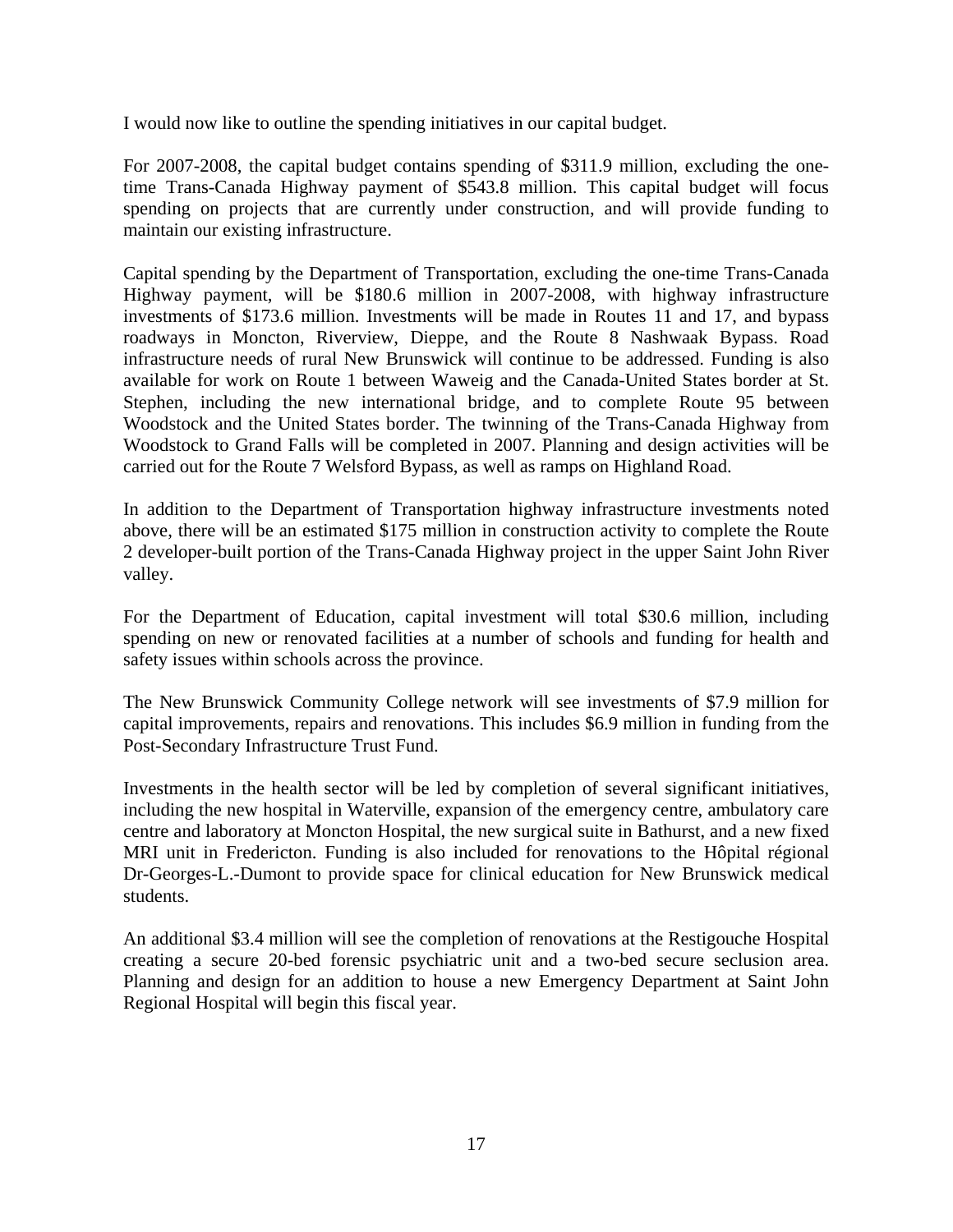<span id="page-17-0"></span>Through federal-provincial initiatives, investments in the Department of Agriculture and Aquaculture include \$2 million for a new veterinary laboratory incinerator and the construction of a new post-mortem/incinerator room, and \$650,000 to construct a stand-alone Foreign Animal Disease Testing Laboratory unit at the veterinary laboratory in Fredericton. Additionally, the province will invest \$1.2 million in a new Provincial Fish Health Laboratory in St. George.

A total of \$1.2 million will be invested in the Sentier NB Trail system for repairs and to rehabilitate bridges. An investment of \$800,000 will be provided as an additional contribution to the province's \$1.75 million commitment towards the Miscou Island Eco-Tourism Development Project.

We will also be exploring public-private partnerships in moving forward on the Saint John and Moncton courthouse projects, along with the construction of a new detention centre.

Mr. Speaker, today's capital budget is prudent and provides for needed public infrastructure. We will continue to make strategic capital investments over the course of our mandate.

## **Fair Taxation to Fund Public Services**

Mr. Speaker, we all enjoy lower taxes. But when the level of taxation is insufficient to ensure the continued provision of essential public services that New Brunswickers deserve and expect, it needs to be addressed. That is the situation we face. Tax reductions made over the past number of years are not sustainable. In its report, Grant Thornton noted that the constrained increases in tax and other revenues is a major factor in the financial pressures facing the province.

Revenue measures announced today will ensure that both people and business contribute their fair share to addressing the financial challenge, while protecting our most vulnerable residents.

Effective January 1, 2007, the province's personal income tax rates will be increased in order to generate an additional \$50 million in revenue annually. The new rates will be 10.12 per cent on the first income bracket, 15.48 per cent on the second, 16.80 per cent on the third and 17.95 per cent on the fourth bracket. This will be reflected in source deductions for employees beginning July 1, 2007. Even with this measure, New Brunswick still has the lowest personal income tax burden in Atlantic Canada. Personal income tax brackets and personal amounts have been indexed for the 2007 taxation year, protecting taxpayers against the effects of inflation.

Mr. Speaker, this is a very modest increase in personal income taxes. For example, a single individual with taxable income of \$30,000 in 2007 will pay an additional \$72 in New Brunswick personal income taxes, compared to 2006. A one-earner family with taxable income of \$40,000 will pay an additional \$42 in New Brunswick personal income taxes, compared to 2006.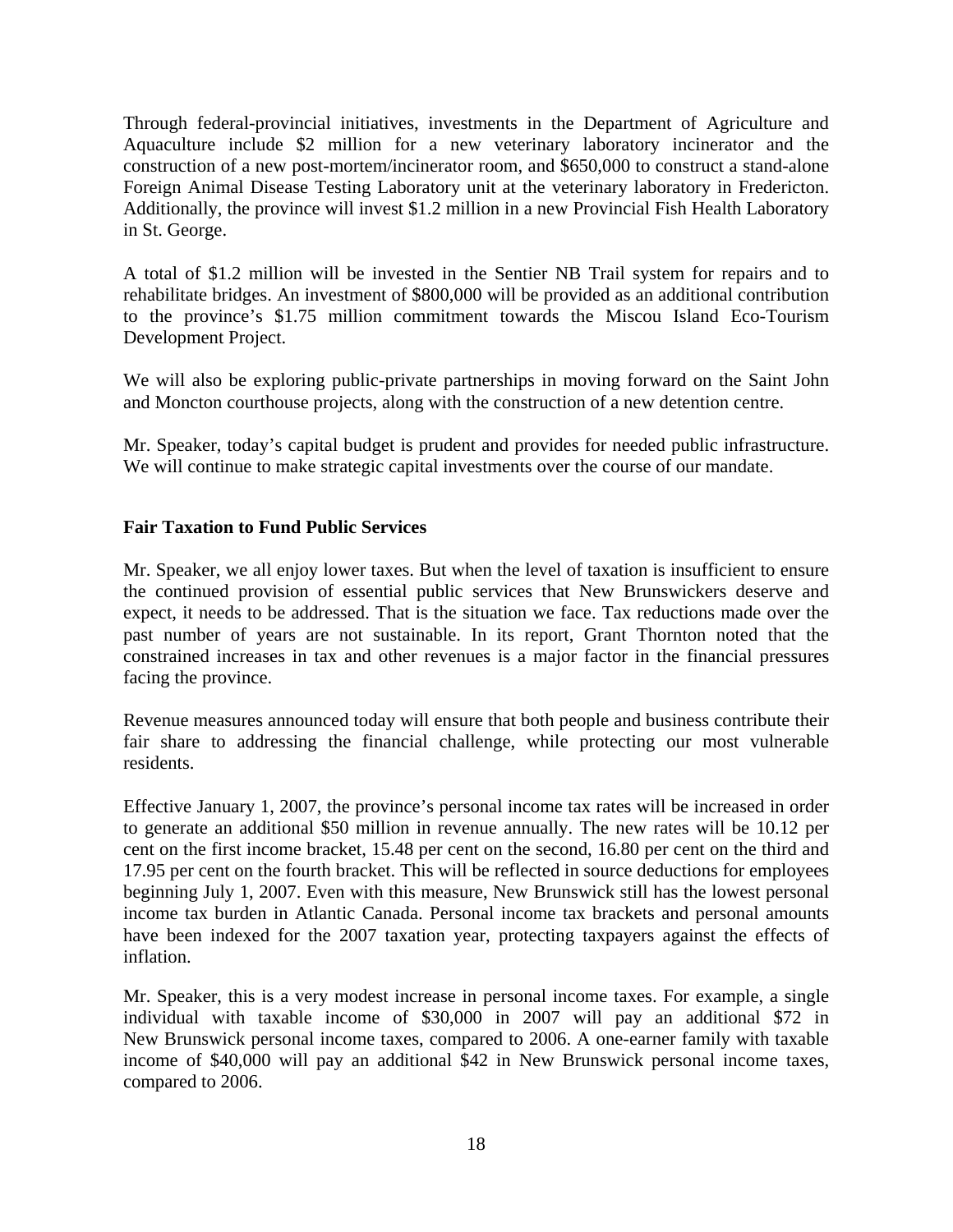The provincial general corporate income tax (CIT) rate will increase to 13.0 per cent effective January 1, 2007, restoring the rate that was in effect for the 2006 taxation year. This will generate an estimated \$17 million in additional revenue in 2007-2008. New Brunswick's general CIT rate is the fourth lowest in Canada.



The provincial small business corporate income tax rate will be increased to 5.0 per cent effective January 1, 2007, and the income threshold eligible for the small business CIT rate will be decreased from the current level of \$475,000 to \$400,000. The small business CIT rate is the third lowest in Canada and the income threshold matches all other provinces except Alberta. This will result in additional revenues of approximately \$35 million.

The government has also directed Alcool NB Liquor to increase its net income by \$13 million annually. Alcool NB Liquor will have discretion in how to achieve this objective.

In total, these measures will generate an estimated \$115 million in revenue annually.

Mr. Speaker, the federal government has announced that the federal component of the GST/HST Visitor Rebate Program will be eliminated effective April 1, 2007. I am announcing today that the government will eliminate the provincial component of the Visitor Rebate Program as of that date.

Since taking office, Mr. Speaker, this government has implemented a number of measures that are benefiting New Brunswickers. Today, I want to reaffirm our commitment to these measures. The one-time Home Energy Assistance Program, which provides a \$100 rebate to low-income families, is benefiting New Brunswickers in 2006-2007. The removal of the 3.8 cent per litre increase in gasoline tax instituted by the previous government, and the \$2,000 rebate for first-year university students will continue to benefit New Brunswickers.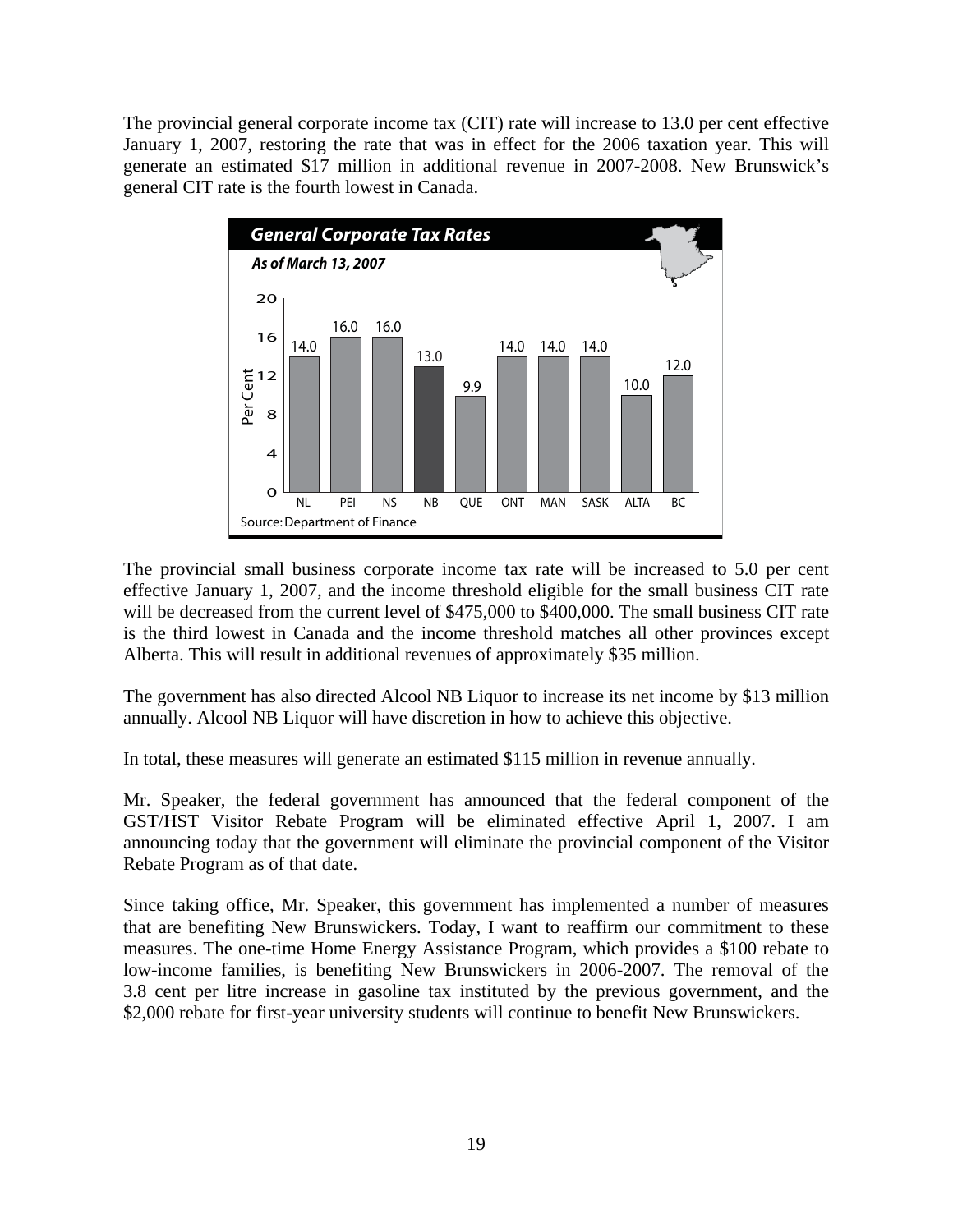The two-rate Dividend Tax Credit structure announced in November 2006 will be modified with today's budget. As a result of the increase to the provincial small business CIT rate announced today, the tax credit on dividends received from small business on or after January 1, 2007 will be increased from 3.7 per cent to 5.3 per cent. This measure will help preserve the fairness of the tax system.

The Tuition Rebate program will be amended, providing tax relief to recent graduates of eligible post-secondary institutions beginning this year.

Today, I am announcing additional measures that will benefit low-income residents, seniors and pensioners, help stimulate investment in the province, and protect farmers.

Mr. Speaker, our government is committed to protecting those least able to pay. The Low-Income Tax Reduction has been enhanced as scheduled so that all single tax filers with incomes up to \$13,750 and families with incomes up to \$23,050 will pay no provincial personal income tax for the 2007 taxation year.

We will also implement our *Charter for Change* commitment by doubling the Low-Income Seniors Benefit from \$100 to \$200 effective April 1, 2007. This will provide an estimated \$3.3 million in additional benefits, for a total of \$6.5 million annually from the program, for our low-income seniors.

New Brunswick supports the federal initiative to allow pension income splitting. Couples with pension income in New Brunswick will be able to split eligible pension income for provincial tax purposes effective for the 2007 taxation year. This measure will provide tax relief to couples with pension income by permitting the higher-income spouse to allocate up to 50 per cent of pension income to the other spouse, which is taxed at lower rates. We estimate that 47,000 New Brunswickers with pension income, many who are seniors, will benefit from this new tax measure.

Mr. Speaker, today's budget also provides an incentive for people and business that will have a positive effect on investment in New Brunswick. I am pleased to announce that effective for applications received on or after March 13, 2007, the Small Business Investor Tax Credit program will be enhanced. The objective of the program is to provide an important source of capital by increasing access to equity financing for New Brunswick small businesses. This program encourages investment by New Brunswick residents in New Brunswick small businesses.

The improvements to the Small Business Investor Tax Credit program that I am announcing today are three-fold. First, the size of the allowable investment for the 30 per cent credit will increase from \$50,000 to \$80,000. Therefore, the maximum amount of credit available to an individual investor will increase from \$15,000 to \$24,000. Second, the type of shares issued will be broadened to include convertible, preferred shares. Third, the size of business that is eligible to participate in the program will increase from \$25 million in net tangible assets to \$40 million.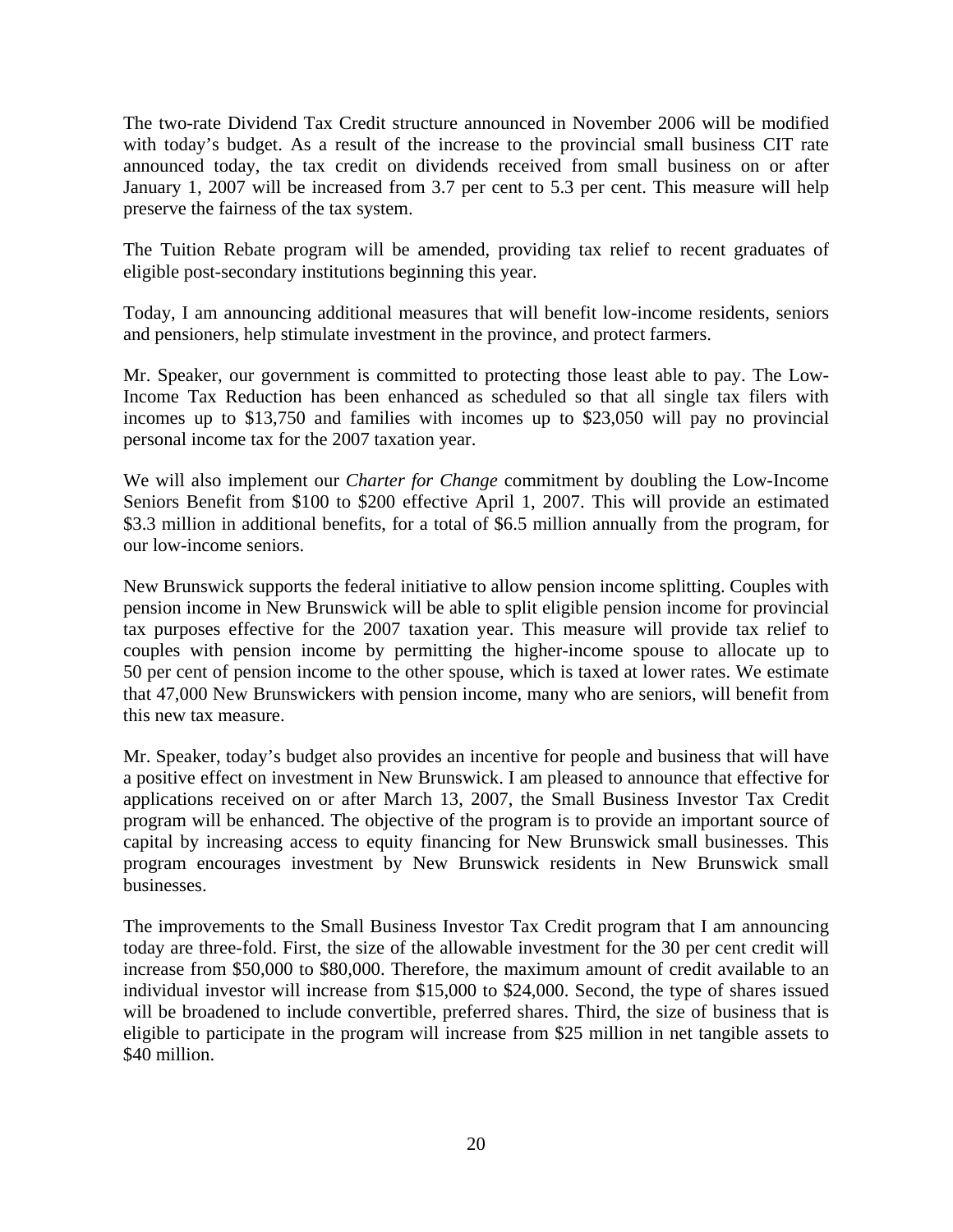<span id="page-20-0"></span>The Farm Land Identification Program (FLIP) provides property tax relief to farmers in the form of deferred taxes. Under the current program, when a farmer decides to deregister from FLIP – to retire, to transform the property or for other reasons – taxes going as far back as 15 years become immediately due, as well as all interest for the same period. We will be making changes to the program in the near future that will ease the financial burden on farmers when they deregister.

Mr. Speaker, the decision to raise taxes in today's budget was not taken lightly. It is never easy to increase taxes. But structural change was required to realign revenues and spending. We must be able to pay for the services we provide.

We have carefully considered the consequences of the revenue measures in today's budget. We are confident that our most vulnerable citizens will be protected. We are confident that people and business will be able to bear the additional tax burden. We are confident that our taxes are still competitive. And, we are confident that the impact on the provincial economy will be minimal.

The realignment of our tax rates announced today will help sustain public services in New Brunswick now and into the future.

#### **Working in Partnership with the Federal Government**

Mr. Speaker, our government has worked hard to foster a positive relationship with the current federal government. A strong partnership with the federal government is fundamental to New Brunswick's goal of becoming self-sufficient by 2026.

Next week's federal budget is expected to include proposals to address the fiscal imbalance, including a new Equalization Program.

Our first priority is a renewed Equalization Program that will ensure that the constitutional commitment is met. All Canadians, regardless of their place of residence, are entitled to reasonably comparable levels of public services at reasonably comparable levels of taxation.

New Brunswick's position on equalization has been clear and consistent: we want a formuladetermined program with a national average standard; full revenue coverage; and no cap or ceiling on entitlements. This is what is needed to adequately level the playing field across provinces.

Our government's *Charter for Change* has a number of common elements with the federal government's long-term economic plan. We have discussed the need for a strong partnership in implementing our self-sufficiency agenda. Within that context, we have also discussed the need for additional funding for post-secondary education, skills training, and infrastructure.

We look forward to working with our federal counterparts on the successful completion of funding negotiations for restoration of the Petitcodiac River, convention centres in Moncton, Fredericton and Grand Falls, the Fundy Trail, and the Sussex pool complex.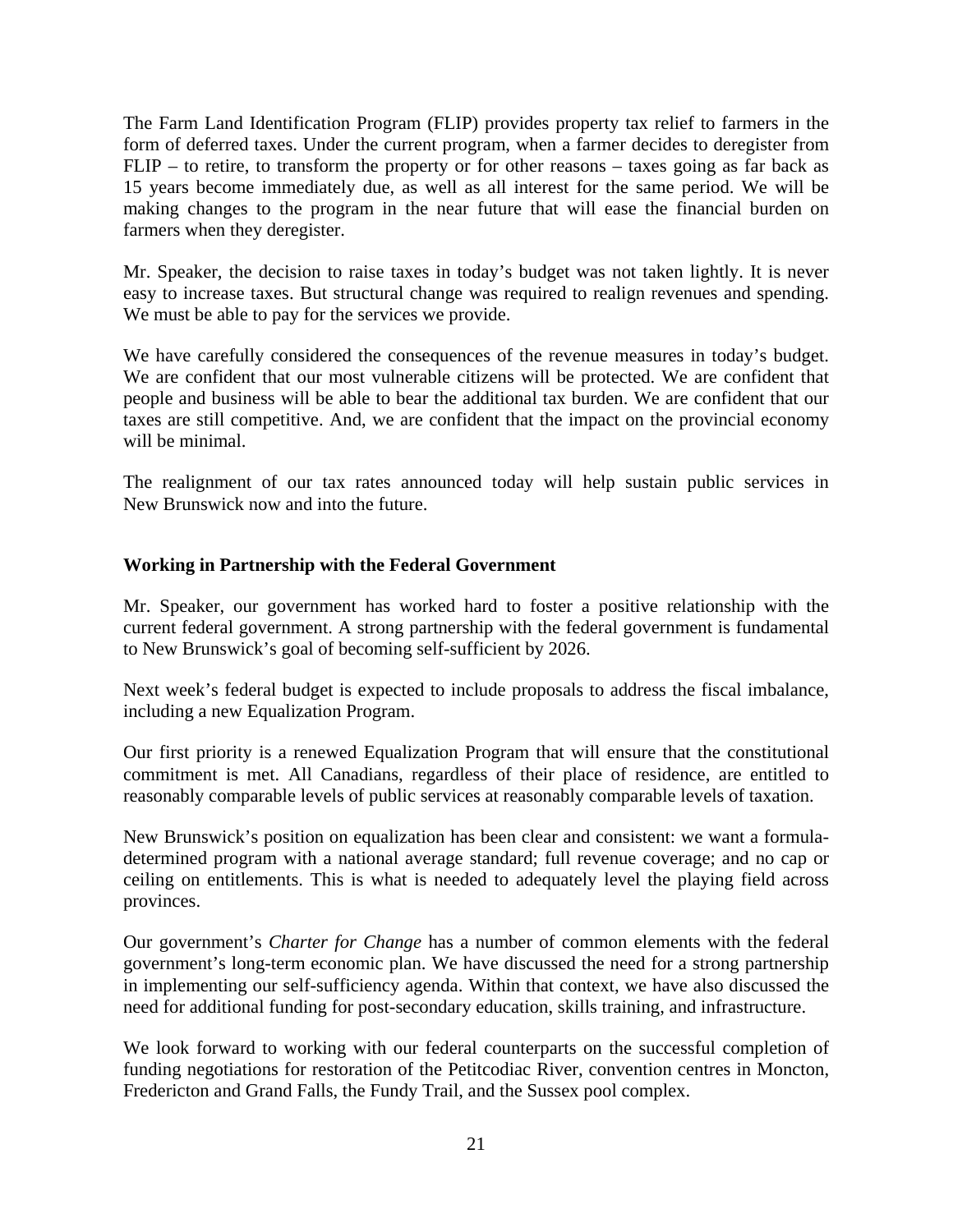<span id="page-21-0"></span>Mr. Speaker, we are optimistic that a new equalization formula – and other solutions to address the fiscal imbalance – will result in additional funding for New Brunswick. This would enable the province to make the necessary, strategic investments now to grow our economy, providing the foundation for greater self-sufficiency in the future.

## **Conclusion**

Mr. Speaker, this budget lays the groundwork for future transformational change to grow our economy. It realigns revenues and spending and provides for a balanced budget. It ensures the continued provision of essential public services. It provides for a number of initiatives and strategic investments from our *Charter for Change*. And, most importantly, it reflects our courage to lead and make choices that will result in a better New Brunswick in the future. We are taking the initial steps on a new path, the path to greater self-sufficiency.

Leading to today's budget, we were confronted with a considerable financial challenge. New Brunswickers told us they valued their public services, including health and senior care, job creation and economic development, and education. They also told us they believed in fiscal responsibility. With this in mind, we have tabled a balanced budget that includes both revenue and spending measures. We must pay for the services we provide and today's budget restores that balance.

Setting out on the path to greater self-sufficiency will require that we make decisions that are not always popular, but are necessary to help provide New Brunswickers with the economic and social opportunities and programs they deserve. One budget will not make us selfsufficient, but if we can encourage all New Brunswickers to think about transformational change, and we all work together with a common vision, we can achieve our goals, Mr. Speaker.

The *Charter for Change* and the quest for greater self-sufficiency are the cornerstones of our government; they are inherent in our Speech from the Throne, the Premier's State of the Province Address and this budget. Over the course of our four-year mandate, we will respect the commitments set out in our *Charter for Change*.

Mr. Speaker, with the help of New Brunswickers, we will achieve the results we seek.

Thank you, Mr. Speaker.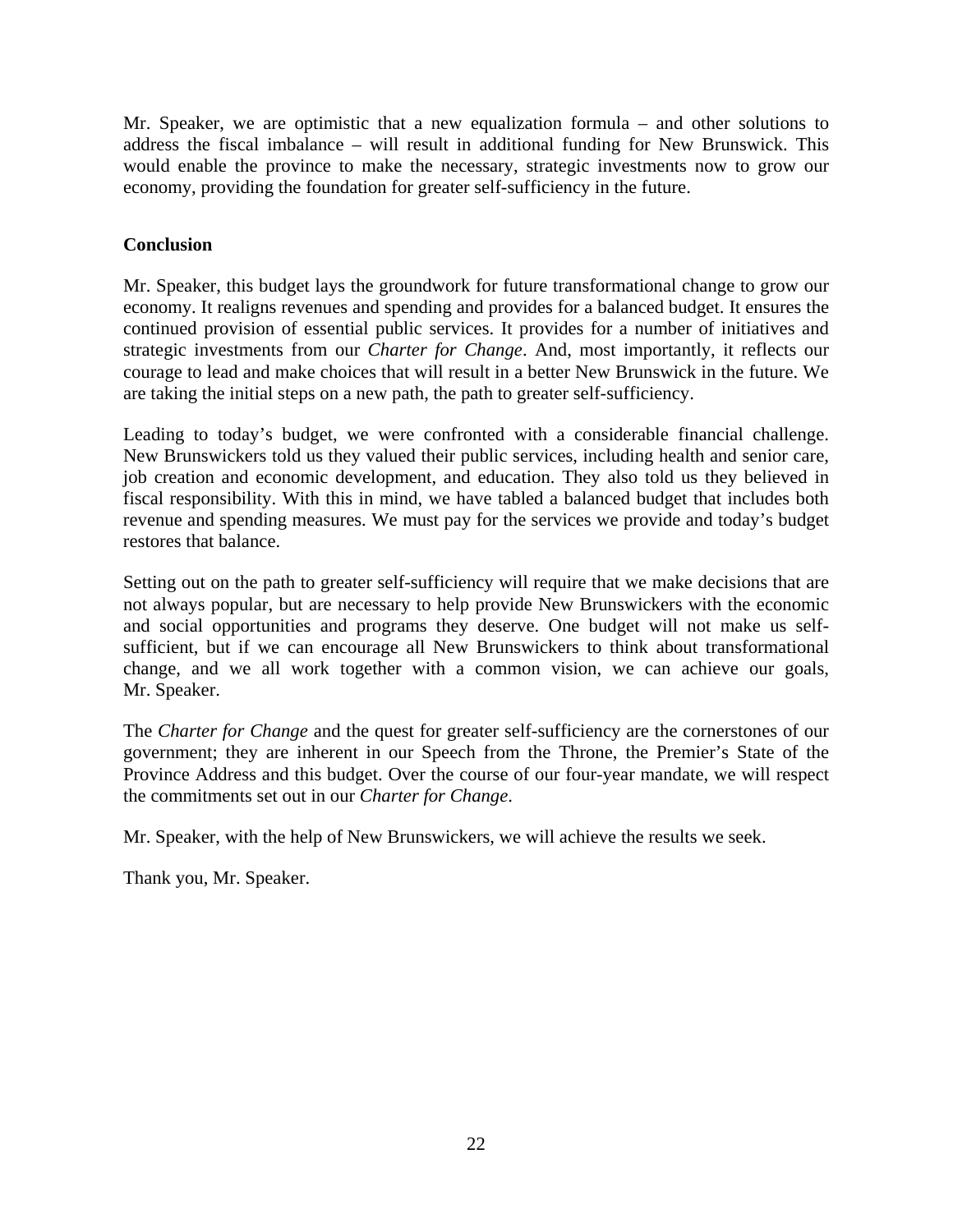#### **APPENDIX: SUMMARY BUDGET INFORMATION**

#### **COMPARATIVE STATEMENT OF SURPLUS OR DEFICIT Thousands**

**\$**

## **Year Ending March 31**

| <b>BUDGETARY ACCOUNTS</b>                                 | 2007<br><b>Estimate</b> | 2007<br><b>Revised</b> | 2008<br><b>Estimate</b> |
|-----------------------------------------------------------|-------------------------|------------------------|-------------------------|
|                                                           |                         |                        |                         |
| <b>Ordinary Account:</b>                                  |                         |                        |                         |
|                                                           | 5,882,645               | 6,102,326              | 6,292,816               |
|                                                           | 5,798,433               | 6,015,762              | 6,190,118               |
|                                                           | 84,212                  | 86,564                 | 102,698                 |
| <b>Capital Account:</b>                                   |                         |                        |                         |
|                                                           | 28,256                  | 28,722                 | 160,129                 |
|                                                           | 436,664                 | 442,030                | 855,684                 |
|                                                           | (408, 408)              | (413,308)              | (695, 555)              |
| <b>Special Purpose Account:</b>                           |                         |                        |                         |
|                                                           | 52,289                  | 51,128                 | 49,196                  |
|                                                           | 55,533                  | 49,685                 | 51,367                  |
|                                                           | (3,244)                 | 1,443                  | (2,171)                 |
| <b>Special Operating Agency Account (net):</b>            |                         |                        |                         |
|                                                           | 65,403                  | 83,452                 | 81,865                  |
|                                                           | 54,654                  | 72,911                 | 70,317                  |
|                                                           | 10,749                  | 10,541                 | 11,548                  |
|                                                           | 229,700                 | 232,100                | 227,500                 |
|                                                           | 6,258,293               | 6,497,728              | 6,811,506               |
| Add: Amortization of Deferred Capital Contributions       | $\theta$                | 22,947                 | 25,477                  |
| Less: Capital Revenues Related to Tangible Capital Assets | (27,590)                | (28, 193)              | (159, 889)              |
|                                                           | 6,230,703               | 6,492,482              | 6,677,094               |
|                                                           |                         |                        |                         |
|                                                           | 6,345,284               | 6,580,388              | 7,167,486               |
|                                                           | 209,123                 | 229,583                | 250,351                 |
|                                                           | (345,928)               | (352,091)              | (777, 840)              |
|                                                           | 6,208,479               | 6,457,880              | 6,639,997               |
|                                                           | 22,224                  | 34,602                 | 37,097                  |

**Note:** Columns may not add due to rounding.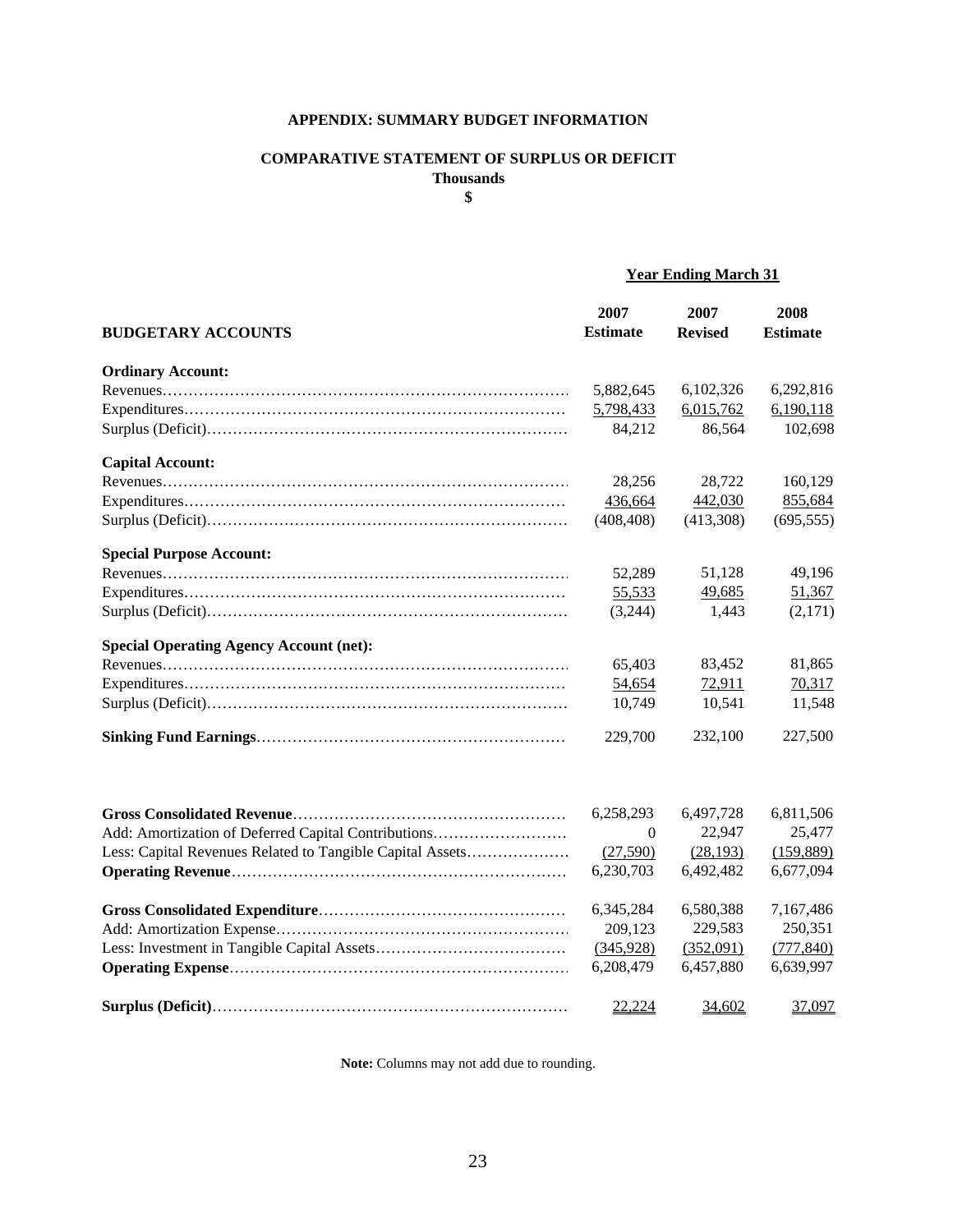#### **OPERATING REVENUE 2007-2008 Thousands \$**

| <b>DEPARTMENT</b>                                             | <b>ORDINARY</b><br><b>ACCOUNT</b> | <b>CAPITAL</b><br><b>ACCOUNT</b> | <b>SPECIAL</b><br><b>PURPOSE</b><br><b>ACCOUNT</b> | <b>SPECIAL</b><br><b>OPERATING</b><br><b>AGENCY</b><br><b>ACCOUNT (NET)</b> | <b>TOTAL</b> |
|---------------------------------------------------------------|-----------------------------------|----------------------------------|----------------------------------------------------|-----------------------------------------------------------------------------|--------------|
| Agriculture and Aquaculture                                   | 6,677                             | $\boldsymbol{0}$                 | $\boldsymbol{0}$                                   | $\boldsymbol{0}$                                                            | 6,677        |
| <b>Business New Brunswick</b>                                 | 9,625                             | 20                               | $\overline{0}$                                     | $\boldsymbol{0}$                                                            | 9,645        |
| Education                                                     | 27,383                            | $\mathbf{0}$                     | 11,600                                             | $\boldsymbol{0}$                                                            | 38,983       |
| Energy                                                        | 356                               | $\boldsymbol{0}$                 | $\overline{0}$                                     | $\boldsymbol{0}$                                                            | 356          |
| Energy Efficiency and Conservation<br>Agency of New Brunswick | 409                               | $\theta$                         | $\overline{0}$                                     | $\overline{0}$                                                              | 409          |
| Environment                                                   | 4,831                             | $\theta$                         | 7,500                                              | $\overline{0}$                                                              | 12,331       |
| Family and Community Services                                 | 56,367                            | 75                               | 14,025                                             | $\boldsymbol{0}$                                                            | 70,467       |
| Finance                                                       | 5,485,987                         | $\boldsymbol{0}$                 | 56                                                 | $\boldsymbol{0}$                                                            | 5,486,043    |
| Fisheries                                                     | 165                               | $\boldsymbol{0}$                 | $\mathbf{0}$                                       | $\boldsymbol{0}$                                                            | 165          |
| Health                                                        | 24,836                            | $\overline{0}$                   | 1,335                                              | $\boldsymbol{0}$                                                            | 26,171       |
| <b>Justice and Consumer Affairs</b>                           | 45,593                            | $\boldsymbol{0}$                 | 449                                                | $\boldsymbol{0}$                                                            | 46,042       |
| Legislative Assembly                                          | 476                               | $\overline{0}$                   | $\overline{0}$                                     | $\overline{0}$                                                              | 476          |
| <b>Local Government</b>                                       | 383                               | $\overline{0}$                   | $\overline{0}$                                     | $\boldsymbol{0}$                                                            | 383          |
| <b>Natural Resources</b>                                      | 77,931                            | 40                               | 2,581                                              | $\overline{0}$                                                              | 80,552       |
| Office of the Attorney General                                | 133                               | $\mathbf{0}$                     | $\boldsymbol{0}$                                   | $\boldsymbol{0}$                                                            | 133          |
| Office of the Comptroller                                     | 150                               | $\mathbf{0}$                     | $\theta$                                           | $\boldsymbol{0}$                                                            | 150          |
| Other Agencies                                                | 307,989                           | $\boldsymbol{0}$                 | $\boldsymbol{0}$                                   | $\mathbf{0}$                                                                | 307,989      |
| Post-Secondary Education, Training<br>and Labour              | 125,600                           | $\boldsymbol{0}$                 | 2,253                                              | 28,174                                                                      | 156,027      |
| <b>Public Safety</b>                                          | 106,165                           | $\mathbf{0}$                     | 6,383                                              | 5,596                                                                       | 118,144      |
| <b>Regional Development Corporation</b>                       | 2,780                             | $\overline{0}$                   | $\overline{0}$                                     | 44,925                                                                      | 47,705       |
| Supply and Services                                           | 629                               | 4,055                            | 1,063                                              | $\overline{0}$                                                              | 5,747        |
| Tourism and Parks                                             | 3,326                             | $\boldsymbol{0}$                 | 60                                                 | 2,570                                                                       | 5,956        |
| Transportation                                                | 5,025                             | 155,939                          | $\overline{0}$                                     | 600                                                                         | 161,564      |
| Wellness, Culture and Sport                                   | $\overline{0}$                    | $\overline{0}$                   | 1,891                                              | $\boldsymbol{0}$                                                            | 1,891        |
| <b>TOTAL</b>                                                  | 6,292,816                         | 160,129                          | 49,196                                             | 81,865                                                                      | 6,584,006    |
| <b>Sinking Fund Earnings</b>                                  |                                   |                                  |                                                    |                                                                             | 227,500      |
| <b>Adjustment for Tangible Capital Assets</b>                 |                                   |                                  |                                                    |                                                                             | (134, 412)   |

## **Operating Revenue**

**Note:** Columns may not add due to rounding.

**6,677,094**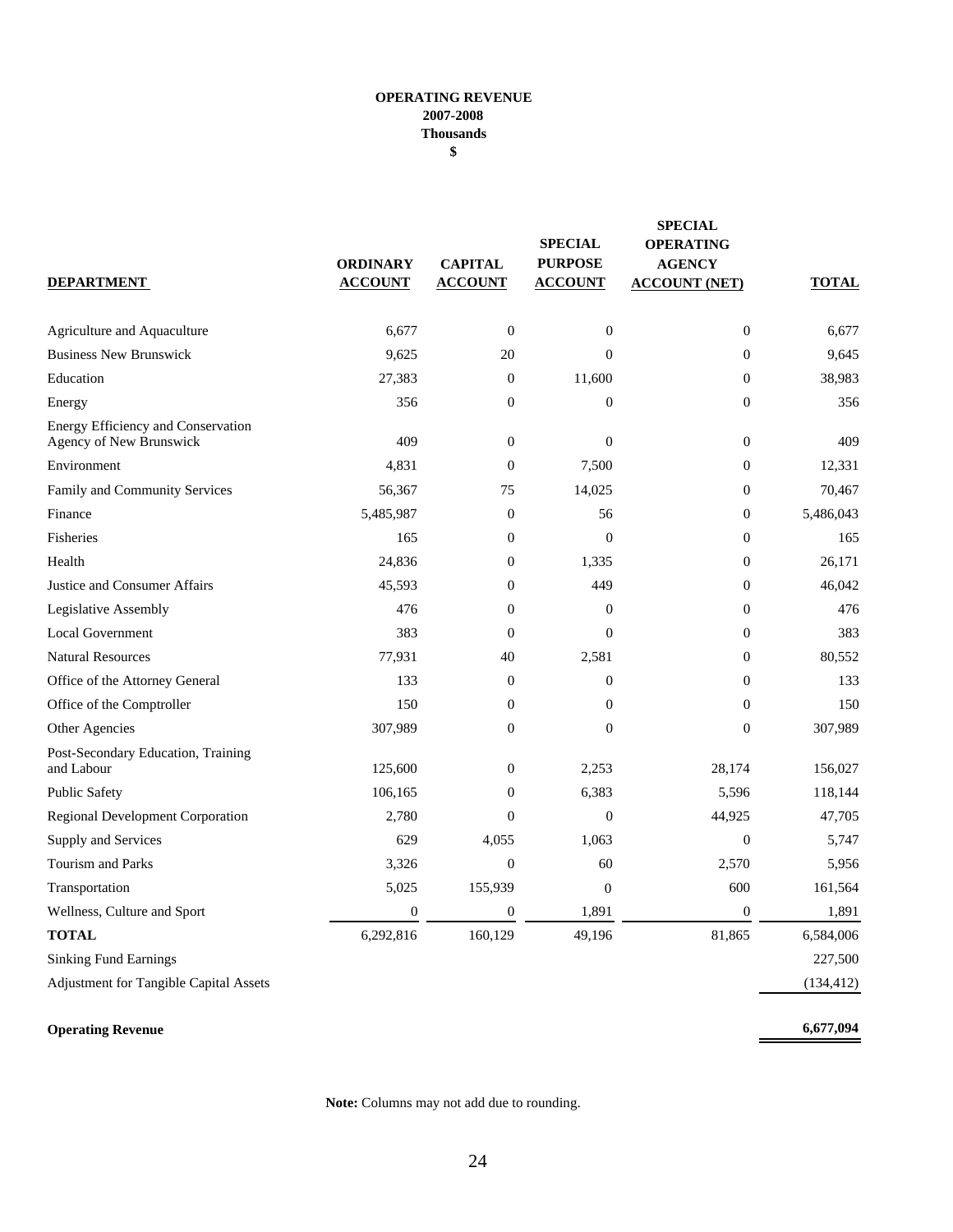#### **OPERATING EXPENSE 2007-2008 Thousands \$**

| <b>DEPARTMENT</b>                                             | <b>ORDINARY</b><br><b>ACCOUNT</b> | <b>CAPITAL</b><br><b>ACCOUNT</b> | <b>SPECIAL</b><br><b>PURPOSE</b><br><b>ACCOUNT</b> | <b>SPECIAL</b><br><b>OPERATING</b><br><b>AGENCY</b><br><b>ACCOUNT (NET)</b> | <b>TOTAL</b> |
|---------------------------------------------------------------|-----------------------------------|----------------------------------|----------------------------------------------------|-----------------------------------------------------------------------------|--------------|
| Agriculture and Aquaculture                                   | 33,429                            | 400                              | $\boldsymbol{0}$                                   | $\boldsymbol{0}$                                                            | 33,829       |
| <b>Business New Brunswick</b>                                 | 29,443                            | $\mathbf{0}$                     | $\Omega$                                           | $\mathbf{0}$                                                                | 29,443       |
| Education                                                     | 875,629                           | 1,000                            | 11,600                                             | $\mathbf{0}$                                                                | 888,229      |
| Energy                                                        | 2,912                             | $\mathbf{0}$                     | $\mathbf{0}$                                       | $\overline{0}$                                                              | 2,912        |
| Energy Efficiency and Conservation<br>Agency of New Brunswick | 13,375                            | $\mathbf{0}$                     | $\overline{0}$                                     | $\boldsymbol{0}$                                                            | 13,375       |
| Environment                                                   | 15,472                            | $\boldsymbol{0}$                 | 8,000                                              | $\boldsymbol{0}$                                                            | 23,472       |
| <b>Executive Council Office</b>                               | 5,382                             | $\overline{0}$                   | $\mathbf{0}$                                       | $\boldsymbol{0}$                                                            | 5,382        |
| Family and Community Services                                 | 868,106                           | $\mathbf{0}$                     | 14,500                                             | 0                                                                           | 882,606      |
| Finance                                                       | 12,474                            | $\overline{0}$                   | 56                                                 | $\boldsymbol{0}$                                                            | 12,530       |
| Fisheries                                                     | 2,660                             | $\overline{0}$                   | $\mathbf{0}$                                       | $\boldsymbol{0}$                                                            | 2,660        |
| <b>General Government</b>                                     | 474,304                           | $\mathbf{0}$                     | $\mathbf{0}$                                       | $\boldsymbol{0}$                                                            | 474,304      |
| Health                                                        | 2,054,483                         | 10,000                           | 1,420                                              | $\boldsymbol{0}$                                                            | 2,065,903    |
| Intergovernmental Affairs                                     | 3,454                             | $\overline{0}$                   | $\mathbf{0}$                                       | $\boldsymbol{0}$                                                            | 3,454        |
| Justice and Consumer Affairs                                  | 37,230                            | $\mathbf{0}$                     | 449                                                | $\boldsymbol{0}$                                                            | 37,679       |
| Legislative Assembly                                          | 18,385                            | $\overline{0}$                   | $\boldsymbol{0}$                                   | $\boldsymbol{0}$                                                            | 18,385       |
| <b>Local Government</b>                                       | 111,156                           | 500                              | $\mathbf{0}$                                       | $\boldsymbol{0}$                                                            | 111,656      |
| Maritime Provinces Higher Education<br>Commission             | 163,835                           | $\boldsymbol{0}$                 | $\overline{0}$                                     | $\mathbf{0}$                                                                | 163,835      |
| <b>Natural Resources</b>                                      | 97,878                            | 2,436                            | 2,610                                              | 0                                                                           | 102,924      |
| Office of the Attorney General                                | 14,339                            | $\boldsymbol{0}$                 | 0                                                  | $\boldsymbol{0}$                                                            | 14,339       |
| Office of the Comptroller                                     | 4,723                             | $\boldsymbol{0}$                 | 0                                                  | $\boldsymbol{0}$                                                            | 4,723        |
| <b>Office of Human Resources</b>                              | 5,574                             | $\overline{0}$                   | $\overline{0}$                                     | $\mathbf{0}$                                                                | 5,574        |
| Office of the Premier                                         | 1,638                             | $\boldsymbol{0}$                 | 0                                                  | $\boldsymbol{0}$                                                            | 1,638        |
| Post-Secondary Education, Training<br>and Labour              | 270,553                           | $\overline{0}$                   | 2.223                                              | 28,174                                                                      | 300,950      |
| <b>Public Safety</b>                                          | 111,612                           | $\mathbf{0}$                     | 6,942                                              | 6,104                                                                       | 124,658      |
| <b>Regional Development Corporation</b>                       | 38,114                            | 15,200                           | 0                                                  | 45,010                                                                      | 98,324       |
| Service of the Public Debt                                    | 606,935                           | $\boldsymbol{0}$                 | 0                                                  | 0                                                                           | 606,935      |
| Supply and Services                                           | 101,778                           | 101,298                          | 1,621                                              | $\mathbf{0}$                                                                | 204,697      |
| Tourism and Parks                                             | 28,449                            | 500                              | 55                                                 | 2,849                                                                       | 31,853       |
| Transportation                                                | 170,761                           | 724,350                          | $\boldsymbol{0}$                                   | (11,820)                                                                    | 883,291      |
| Wellness, Culture and Sport                                   | 16,035                            | $\boldsymbol{0}$                 | 1,891                                              | $\mathbf{0}$                                                                | 17,926       |
| <b>TOTAL</b>                                                  | 6,190,118                         | 855,684                          | 51,367                                             | 70,317                                                                      | 7,167,486    |
| Adjustment for Tangible Capital Assets                        |                                   |                                  |                                                    |                                                                             | (527, 489)   |

**Operating Expense 6,639,997**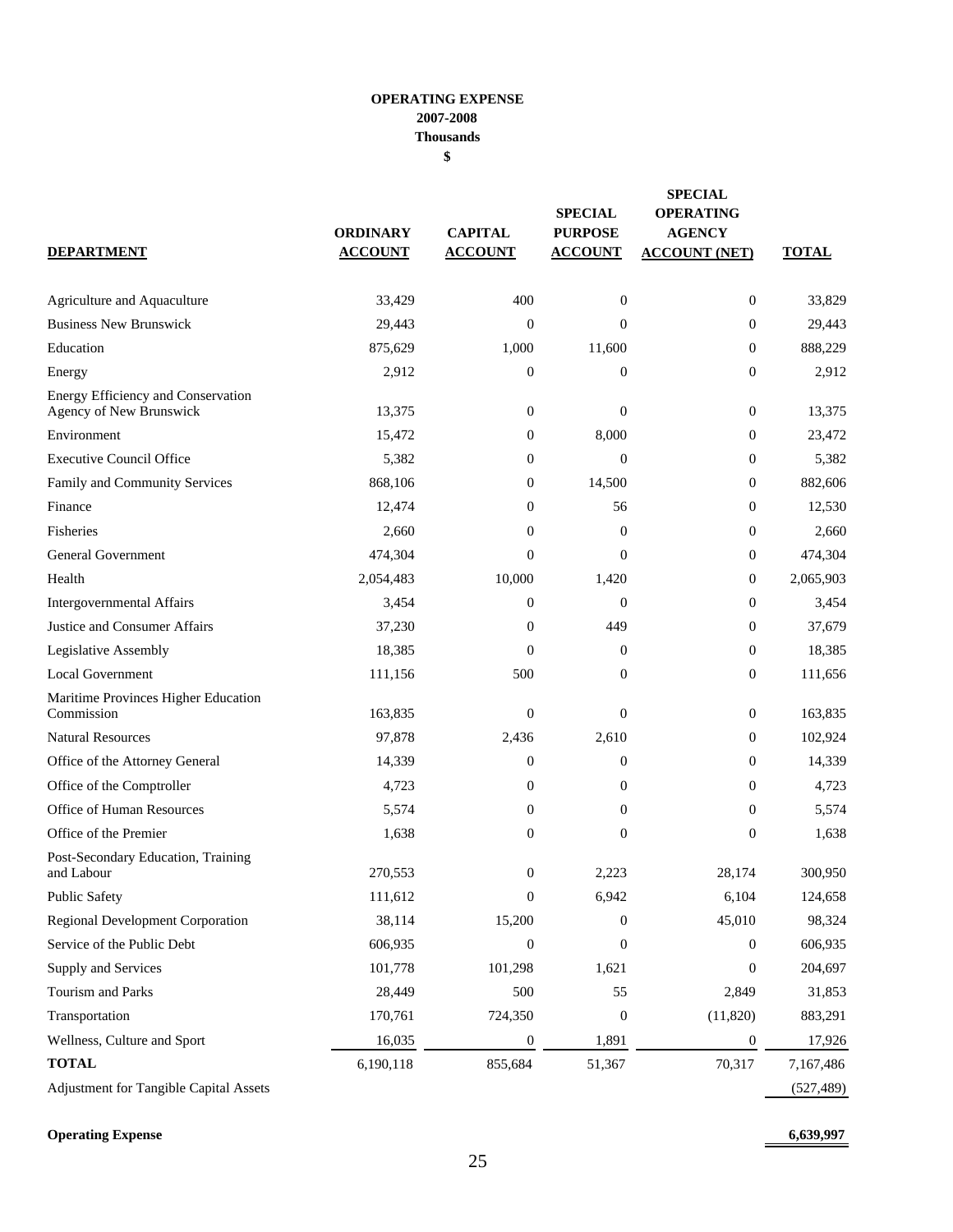#### **COMPARATIVE STATEMENT OF ESTIMATED GROSS REVENUE BY SOURCE**

**2007-2008**

**Thousands**

**\$**

|                                      | <b>Year Ending March 31</b> |                        |                         |  |
|--------------------------------------|-----------------------------|------------------------|-------------------------|--|
| <b>OWN SOURCE</b>                    | 2007<br><b>Estimate</b>     | 2007<br><b>Revised</b> | 2008<br><b>Estimate</b> |  |
| <b>Taxes</b>                         |                             |                        |                         |  |
|                                      | 1,104,700                   | 1,161,500              | 1,210,300               |  |
|                                      | 178,400                     | 217,600                | 238,800                 |  |
|                                      | 8,000                       | 19,000                 | 70,000                  |  |
|                                      | 353,200                     | 353,200                | 369,000                 |  |
|                                      | 814,300                     | 871,900                | 909,200                 |  |
|                                      | 236,300                     | 210,600                | 191,200                 |  |
|                                      | 93,000                      | 84,000                 | 84,000                  |  |
|                                      | 65                          | 53                     | 65                      |  |
|                                      | 41,200                      | 40,300                 | 39,600                  |  |
|                                      | 6,000                       | 6,000                  | 6,200                   |  |
|                                      | 33,900                      | 34,700                 | 26,300                  |  |
|                                      | 10,000                      | 6,500                  | 10,000                  |  |
|                                      | 2,879,065                   | 3,005,353              | 3,154,665               |  |
|                                      | 118,808                     | 182,434                | 189,742                 |  |
|                                      | 103,586                     | 106,498                | 100,565                 |  |
|                                      | 209,137                     | 203,973                | 209,096                 |  |
|                                      | 67,276                      | 62,028                 | 65,176                  |  |
|                                      | 110,125                     | 112,125                | 116,125                 |  |
|                                      | 1,486                       | 1,530                  | 7,183                   |  |
|                                      | 14,670                      | 21,998                 | 25,473                  |  |
|                                      | 3,504,153                   | 3,695,939              | 3,868,025               |  |
| <b>Unconditional Grants – Canada</b> |                             |                        |                         |  |
|                                      | 1,432,200                   | 1,450,799              | 1,435,200               |  |
|                                      | 490,200                     | 489,500                | 513,900                 |  |
|                                      | 211,600                     | 211,600                | 217,500                 |  |
|                                      | 1,900                       | 1,900                  | 1,938                   |  |
|                                      | 2,135,900                   | 2,153,799              | 2,168,538               |  |
|                                      | 242,592                     | 252,588                | 256,253                 |  |
|                                      | 2,378,492                   | 2,406,387              | 2,424,791               |  |
|                                      | 5,882,645                   | 6,102,326              | 6,292,816               |  |

**Note:** Columns may not add due to rounding.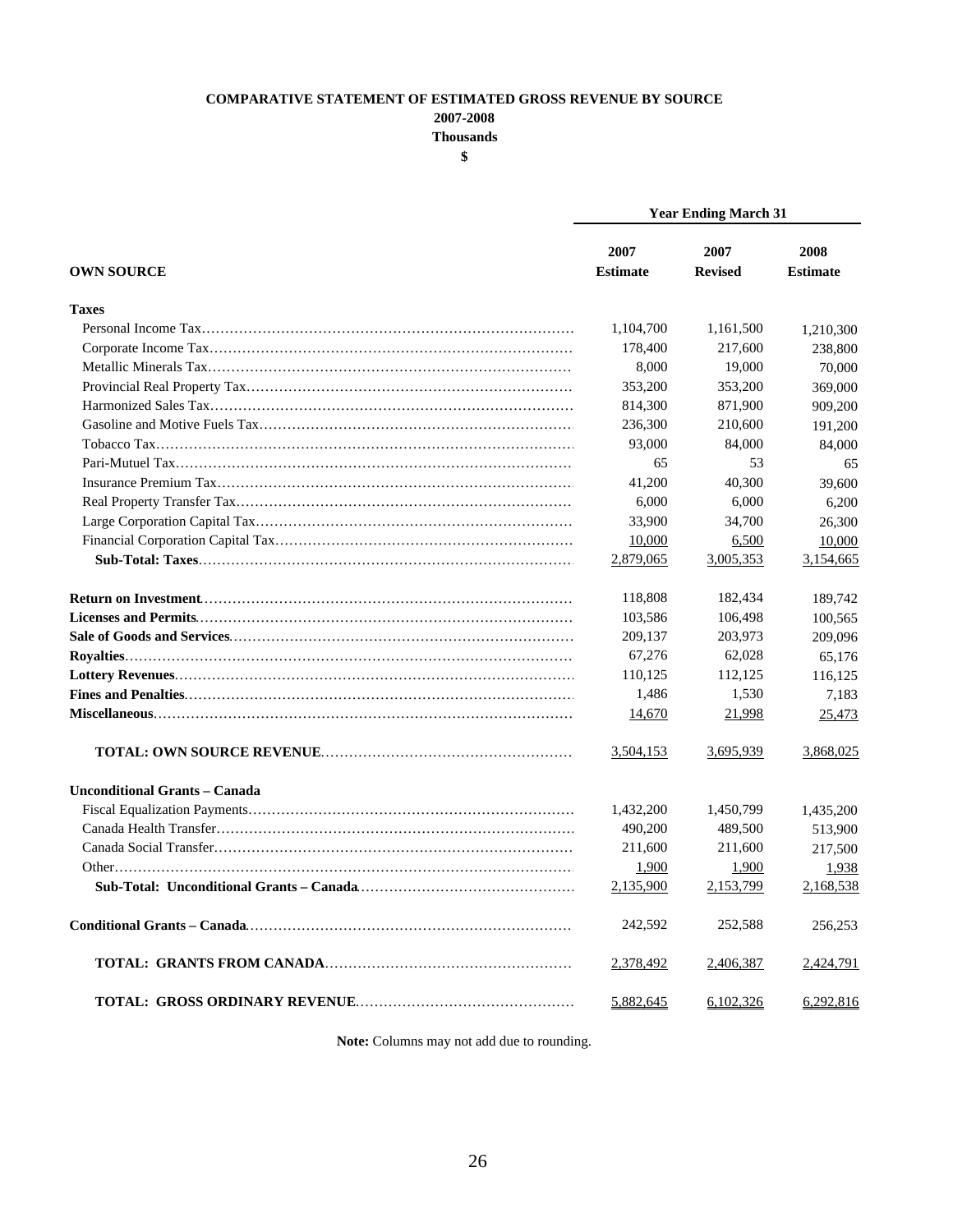## **FISCAL RESPONSIBILITY AND BALANCED BUDGET ACT**

**Millions \$**

#### **2004-2005 to 2006-2007 Fiscal Period**

| <b>Year Ending March 31</b> |                       |                        |  |
|-----------------------------|-----------------------|------------------------|--|
| 2005<br><b>Actual</b>       | 2006<br><b>Actual</b> | 2007<br><b>Revised</b> |  |
| 5,959.8                     | 6.300.7               | 6.492.5                |  |
| 0.0                         | (3.4)                 | (121.5)                |  |
| 5.959.8                     | 6.297.3               | 6,371.0                |  |
| 5,717.6                     | 6,057.1               | 6,457.9                |  |
| 242.2                       | 240.2                 | (86.9)                 |  |
| 0.0                         | 242.2                 | 482.4                  |  |
| 242.2                       | 482.4                 | 395.5                  |  |

| <b>Year Ending March 31</b> |          |          |          |
|-----------------------------|----------|----------|----------|
| 2004                        | 2005     | 2006     | 2007     |
| 6,923.6                     | 6,778.3  | 6,655.7  | 6,738.4  |
| 22.346.0                    | 23.487.0 | 24.162.0 | 25,056.0 |
| 31.0%                       | 28.9%    | 27.5%    | 26.9%    |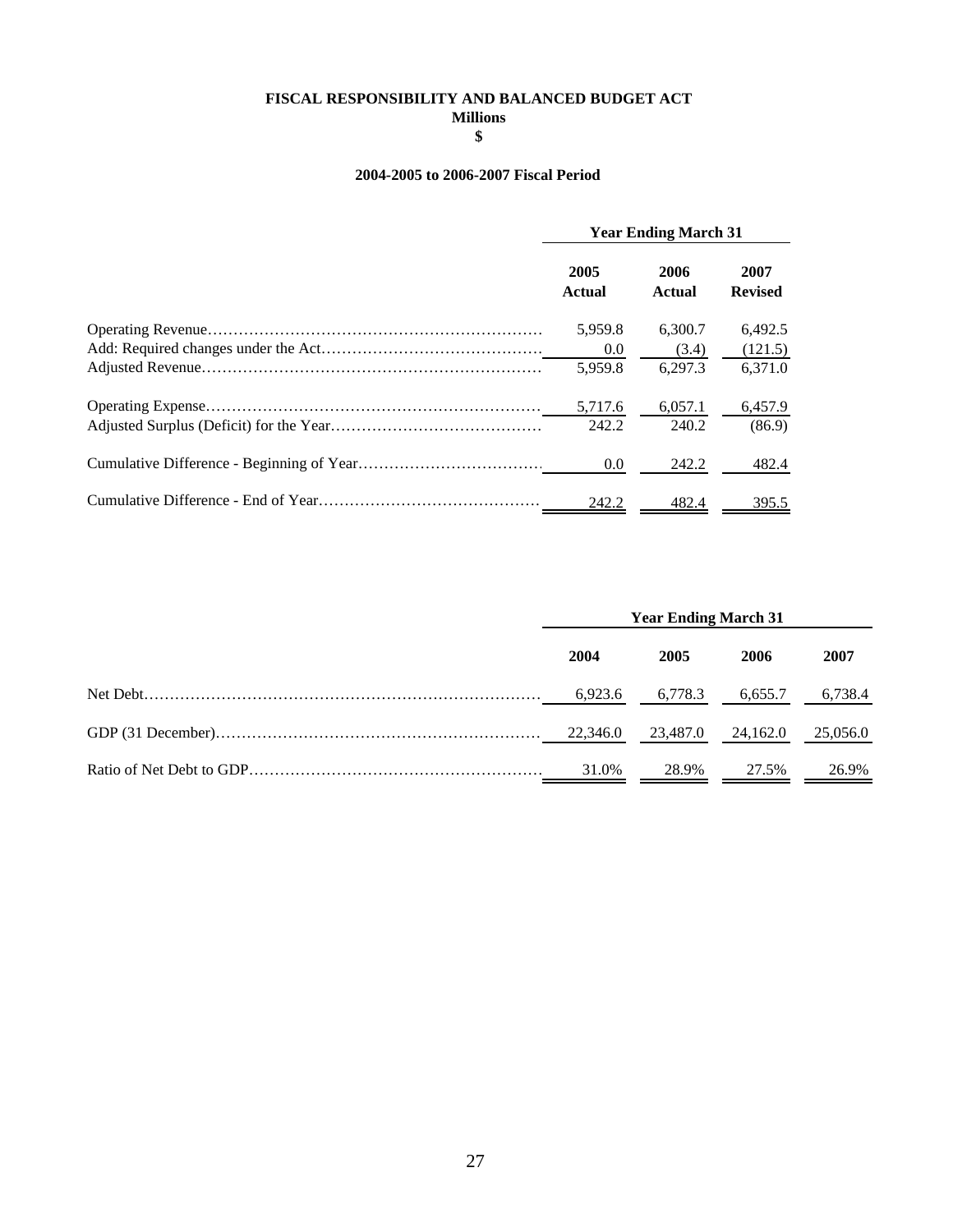#### **Millions FISCAL RESPONSIBILITY AND BALANCED BUDGET ACT**

**\$**

#### **2007-2008 to 2010-2011 Fiscal Year**

| <b>Year Ending March 31</b> |
|-----------------------------|
| 2008<br><b>Estimate</b>     |
| 6.677.1                     |
| 0.0                         |
| 6.677.1                     |
|                             |
| 37.1                        |
| 0.0                         |
| 37.1                        |

| <b>Year Ending March 31</b> |          |
|-----------------------------|----------|
| 2007                        | 2008     |
| 6,738.4                     | 7,094.4  |
| 25,056.0                    | 25,958.0 |
| 26.9%                       | 27.3%    |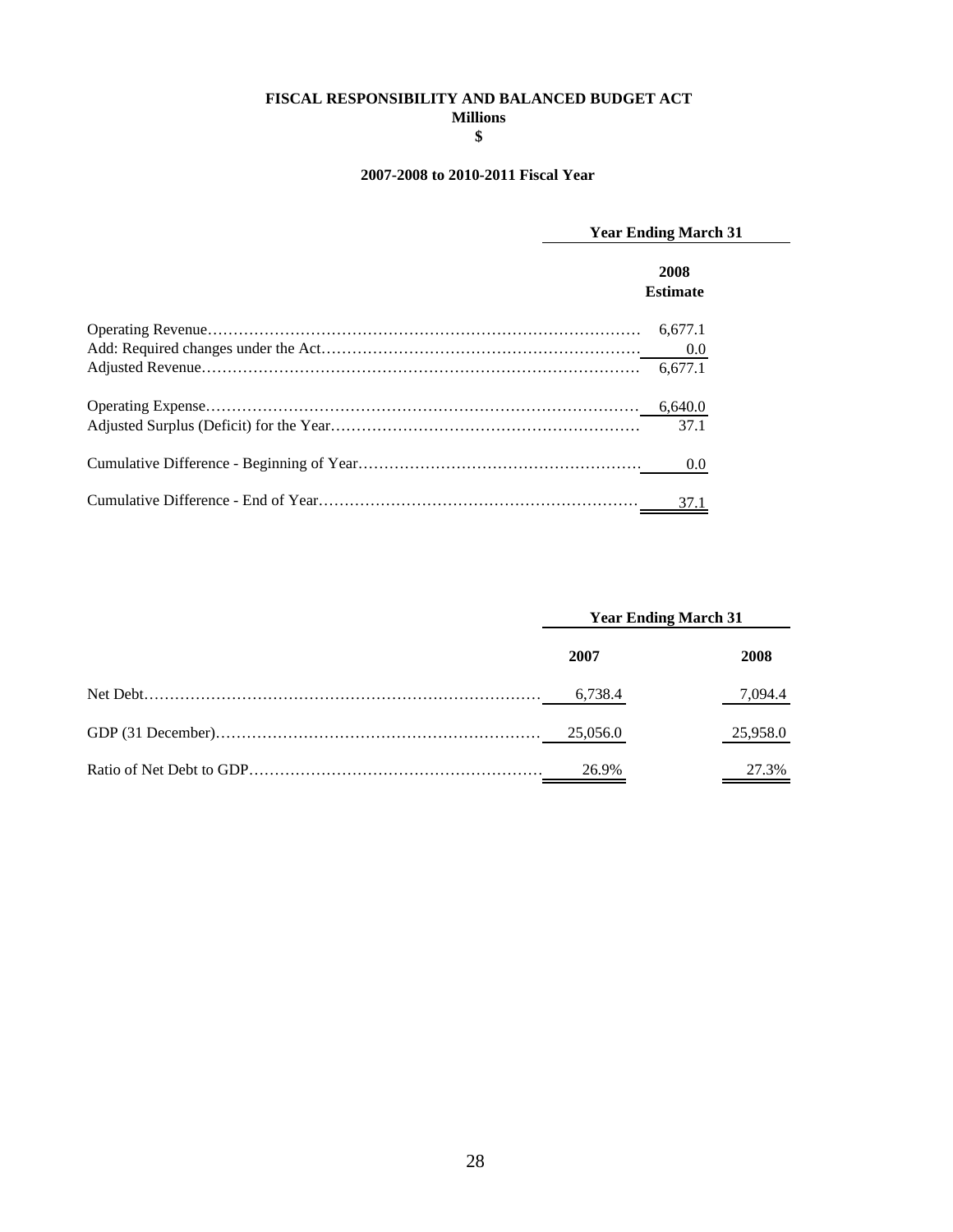#### **COMPARATIVE STATEMENT OF CHANGE IN NET DEBT**

**Thousands**

| × |  |
|---|--|
| ۰ |  |
| × |  |

| <b>Year Ending March 31</b> |                        |                                                     | <b>Year Ending March 31</b> |
|-----------------------------|------------------------|-----------------------------------------------------|-----------------------------|
| 2007<br><b>Estimate</b>     | 2007<br><b>Revised</b> |                                                     | 2008<br><b>Estimate</b>     |
| 22,224                      | 34,602                 |                                                     | 37,097                      |
| (345.928)                   | (352.091)              |                                                     | (777, 840)                  |
| $\boldsymbol{0}$            | (22.947)               |                                                     | (25, 477)                   |
| 27,590                      | 28,193                 | Revenue Received to Acquire Tangible Capital Assets | 159,889                     |
| 209,123                     | 229,583                |                                                     | 250,351                     |
| (86,991)                    | (82,660)               |                                                     | (355,980)                   |